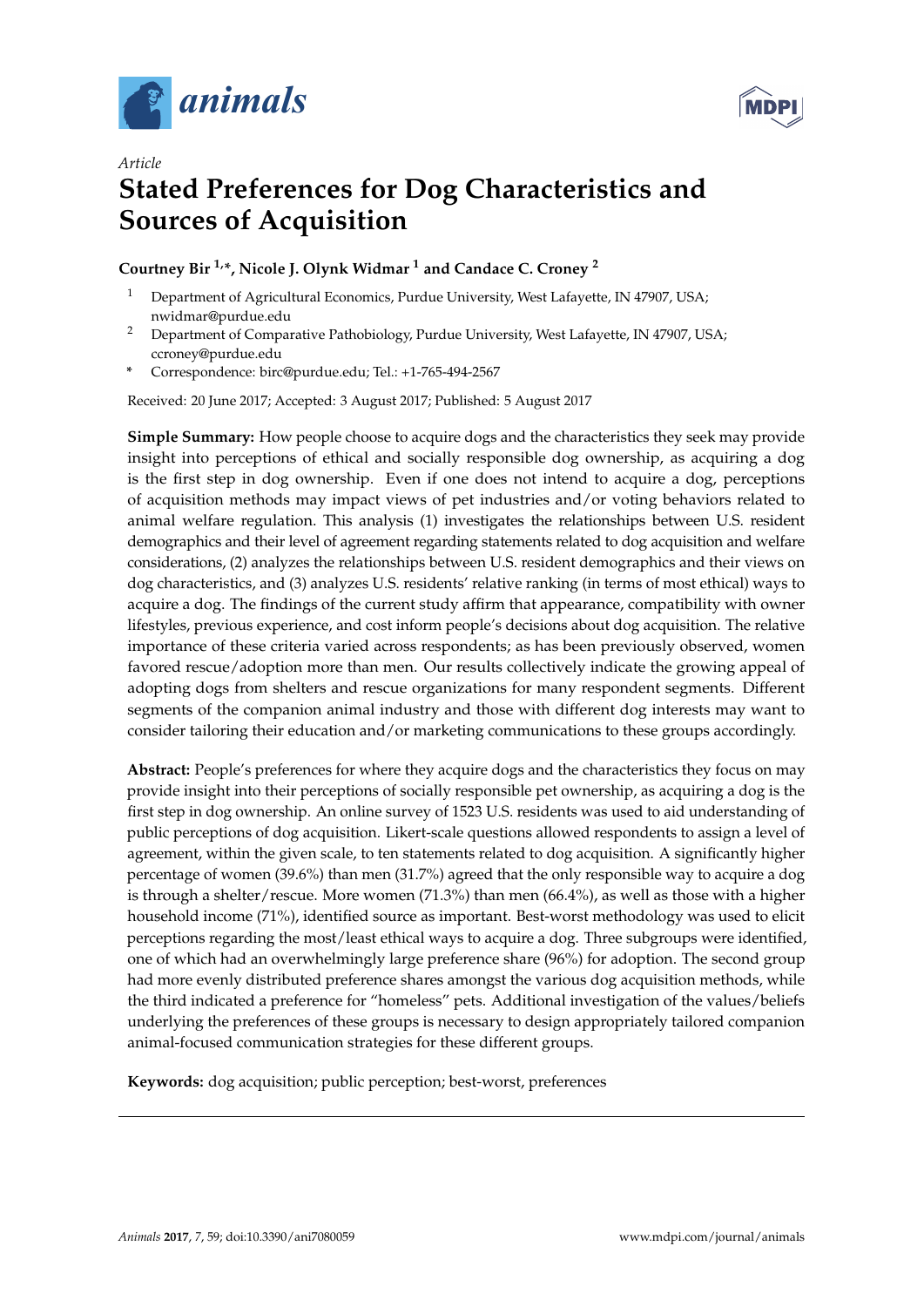## **1. Introduction**

Over 54 million U.S. households now include companion dogs [\[1\]](#page-17-0). Where or how people choose to acquire their dogs, and the characteristics they look for in the animals they select, may provide insight into perceptions about ethical and socially responsible pet ownership. Acquiring a dog is the first step in dog ownership; the acquisition method may be related to responsible pet ownership overall, but is only one of many aspects to be considered. Such perceptions, in turn, may have implications for dog breeders, various pet industry sectors, as well as animal protection and sheltering organizations. Dog acquisition is a complex subject which incorporates several aspects of public demand [\[2\]](#page-17-1), ethics and a multitude of factors which govern and impact the relationships between human and non-human species. Beyond the impacts of dog acquisition on pet industries and animal-interested parties, dog ownership has become a topic of interest for health care professionals and health industries, as dogs have been found to enhance physical and mental health. For example, the physical and mental health of elderly people was improved by dog companionship, through a support network of dog owners, and decreased the need for health and social services [\[3\]](#page-17-2).

When acquiring a dog, individuals are making complex decisions and are processing information from many, sometimes conflicting, sources. Although individuals do not always follow through (in action) with what they state as their preferences, it is nonetheless important to quantify these self-stated preferences, as they may reflect people's actual or perceived values. Studies indicate high diversity in people's preferred characteristics when selecting companion dogs [\[4\]](#page-17-3) However, appearance is among the most consistently cited determinant of the decision to purchase or adopt a dog [\[2,](#page-17-1)[5\]](#page-17-4). The dog's behavior and temperament [\[2,](#page-17-1)[6](#page-17-5)[,7\]](#page-17-6), size, breed, age, coat color, health and whether he or she is purebred, neutered or intact [\[6,](#page-17-5)[8](#page-17-7)[–10\]](#page-17-8) also appear to be important to dog owners and potential adopters.

In regard to rationales for people's decision-making relative to obtaining dogs, Maddalena et al. [\[11\]](#page-17-9) reported that for those who elected to obtain a dog from a shelter, desire to help dogs was a major determinant. For those who did not want a shelter dog, common reasons included wanting a purebred dog and being uncertain that a shelter could provide the type of dog they desired [\[11\]](#page-17-9). Concerns about the welfare of dogs originating from high-volume commercial breeding operations have led to several recent U.S. legislative proposals aimed at curtailing sales of dogs from pet stores which source dogs from such breeders [\[12,](#page-17-10)[13\]](#page-17-11). Given the pressure for legislation to influence both dog breeding practices, and the sources from which U.S. residents can acquire dogs, quantifying public perceptions of those sources of acquisitions is necessary.

Although reasons for dog ownership are numerous and widely recognized, relatively few studies exist on the sources people use to obtain dogs, people's stated or actual preferences, and the reasons underlying these choices. Such studies often only include dog owners. Even if one does not intend to acquire a dog, perceptions of various acquisition methods may impact views of pet industries and/or voting behaviors related to animal welfare regulation. This paper (1) analyzes the relationships between U.S. resident demographics and their level of agreement regarding statements related to dog acquisition, and resultant potential welfare considerations, (2) analyzes the relationships between U.S. resident demographics and their views on the most important dog characteristics, and (3) analyzes U.S. residents' relative ranking (in terms of most ethical) ways to acquire a dog.

## **2. Materials and Methods**

## *2.1. Survey Instrument and Data Collection*

Qualtrics, an online survey tool, was used to gather information in October 2015, from 1523 U.S. residents. The survey was designed to collect basic demographic information as well as information regarding animal ownership, dog acquisition, dog welfare, and dog breeding. Additionally, questions specifically for dog-owning households, including ways that dogs were acquired and reasons dogs were acquired in that particular manner were included. University IRB (Internal Review Board) approval was obtained. Survey respondents were obtained through the use of a large opt-in panel database by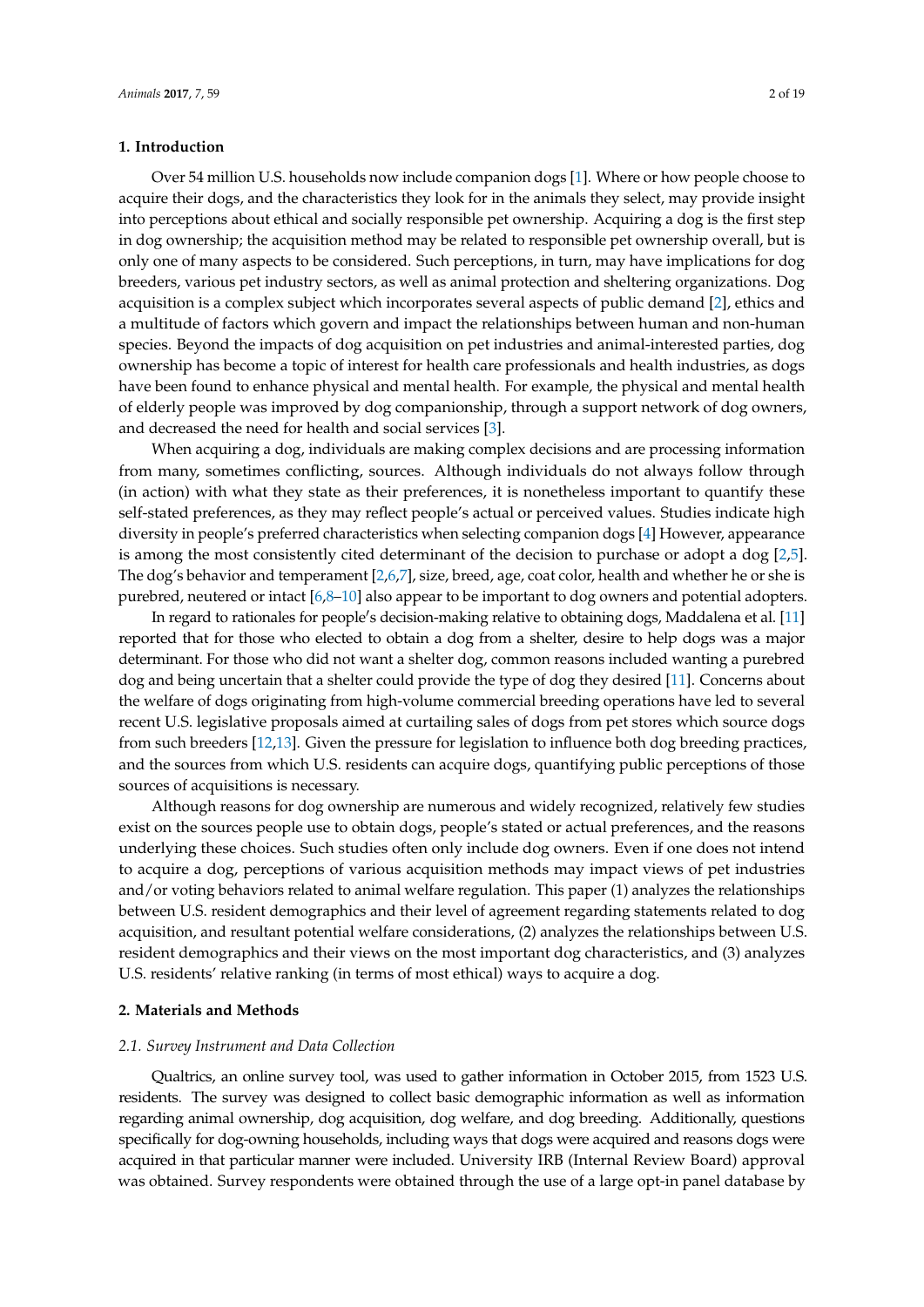Lightspeed GMI. The sample was targeted to be representative of the U.S. population. Proportions of respondents targeted in the sample with respect to gender, income, education, and geographical region of residence are reflective of the U.S. Census Bureau reported proportions for the U.S. population [\[14–](#page-17-12)[18\]](#page-17-13). Regions of residence were used as defined as in the Census Bureau Regions and Divisions.(Regions were defined, according to the U.S. Census Bureau, as follows: Northeast includes Connecticut, Maine, Massachusetts, New Hampshire, Rhode Island, Vermont, New Jersey, New York, and Pennsylvania; Midwest includes Indiana, Illinois, Michigan, Ohio, Wisconsin, Iowa, Kansas, Minnesota, Missouri, Nebraska, North Dakota, and South Dakota; South includes Delaware, District of Columbia, Florida, Georgia, Maryland, North Carolina, South Carolina, Virginia, West Virginia, Alabama, Kentucky, Mississippi, Tennessee, Arkansas, Louisiana, Oklahoma, and Texas; and the West includes Arizona, Colorado, Idaho, New Mexico, Montana, Utah, Nevada, and Wyoming, Alaska, California, Hawaii, Oregon, and Washington.) Respondents were required to be 18 years of age or older to participate. Within the survey, a randomly selected subset of participants, *n* = 507, were selected to answer a best-worst choice experiment, focusing on respondent perception of the most and least ethical ways of acquiring a dog; That subsample of *n* = 507 is used exclusively in this analysis.

#### *2.2. Summary Statistics and Cross-Tabulations*

The subsample of responses,  $n = 507$ , was summarized by calculating the frequencies for categorical variables and means for the continuous variables. Analyses using cross-tabulations were completed to investigate the relationships between responses to questions pertaining to: dog welfare in relation to dog acquisition, pet ownership, important dog characteristics (in the opinion of the respondent), and demographics.

Likert-scale questions allowed respondents to assign a level of agreement, within the given scale of 1 (completely agree) to 7 (completely disagree), regarding ten statements related to dog acquisition. Likert-scale questions enable respondents to express their agreement in levels; for analysis purposes, selections of 1, 2, or 3 were condensed into "agree", selections of 4 were labeled "neutral", and selections of 5, 6, and 7 were condensed into "disagree".

Within the responses to the demographic question "I am \_\_\_\_ years old" the age categories 18–24 and 25–34 were condensed into the age category 18–34, the age categories 35–44 and 45–54 were condensed into the age category 35–54, and the age categories 55–65 and 66–88 were condensed into the age category 55–88 to facilitate analysis and to more closely match analysis completed in previous literature which used broader categories such as young and old. The demographic question, "The best description of my educational background" was aggregated so that any respondents who did not indicate degree completion were in the category "Less than a college degree", and anyone who completed at least a college degree were in the category "College degree or higher". For the cross-tabulation analysis, note the percentages of each demographic add up to one hundred percent when summed across level of agreement for each statement, and the neutral category has been dropped from the presentation for brevity, but was incorporated in all statistical analysis for completeness.

Respondents were asked on a Likert scale from one to four, with one being very unimportant and four being very important to indicate, "What characteristics do you look for or believe are most important in acquiring a dog?" These included breed, appearance, compatibility with owner lifestyle, behavior, genetic health, physical health, cost, experience/reputation of source, and source of the dog. These factors were based on those reported as having varying levels of importance to current and prospective dog owners investigated in previous studies [\[2,](#page-17-1)[6](#page-17-5)[,8\]](#page-17-7). Responses of one and two were combined into unimportant and responses of three and four were combined into important. The responses were analyzed using cross-tabulations to determine if there was a relationship between the responses and demographics.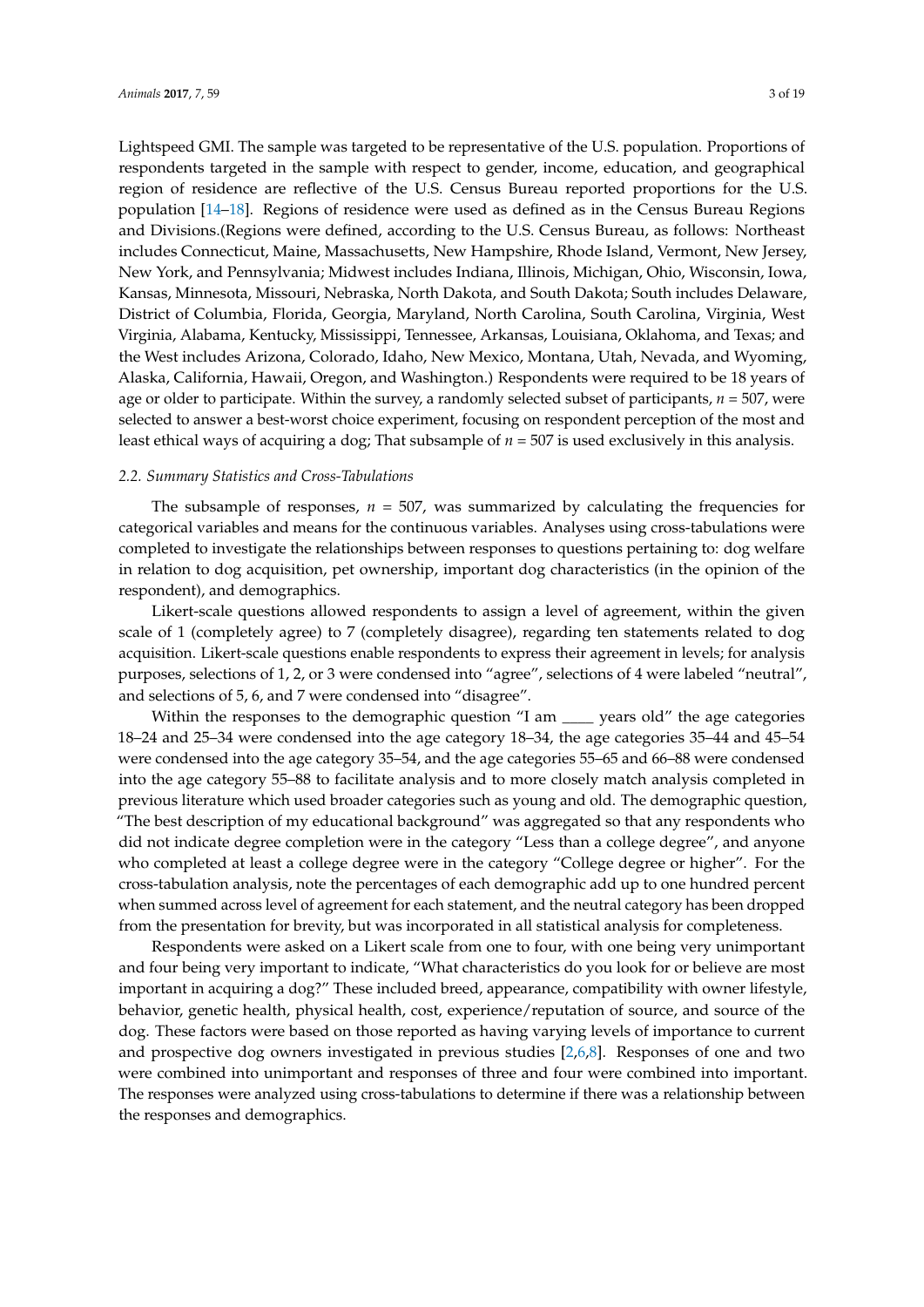## *2.3. Dog Acquisition Preferences via Best-Worst Scaling*

Respondents were shown a series of best-worst scaling (BWS) choice scenarios and were asked to indicate the most and least ethical source to acquire a dog from a list of sources. Respondents were not given a definition of ethical in order to avoid biasing the respondent. The intention of this question is for respondents to use their personal definition and beliefs regarding ethical dog acquisition. Their personal beliefs are likely to impact how they might vote on dog acquisition legislature, and how they communicate with others regarding dog acquisition. Their responses were analyzed to elicit respondents' preferences for the eight sources to acquire a dog included in this experiment. BWS forces the decision maker to make tradeoffs that more closely reflect actual choices [\[19](#page-17-14)[,20\]](#page-17-15). To conduct the BWS experiment, respondents were asked to indicate, among eight different ways of acquiring a dog, which options they found the most and least ethical. The eight sources for acquiring dogs were chosen based on previous literature. Weiss et al. [\[21\]](#page-17-16) included acquiring a dog from a friend, a shelter, and as a stray in their exploration of re-homing dogs and cats. Additionally, other common sources of dog acquisition, not well addressed in the literature were explored. In total, the eight dog acquisition paths studied in this analysis were: adoption, purchased directly from a breeder on site, online purchase directly from a breeder, purchased from an online retailer, purchased from a pet store, stray, gift from a friend or family member, and other.

The BWS experiment was designed so that every participant was presented with eight blocks, each containing different combinations of seven of the eight ways to acquire a dog. The experimental design allowed each of the eight ways to acquire a dog to be selected between zero and seven times. An example best/worst block seen by respondents can be found in Table [1](#page-4-0) The blocks presented included seven ways to acquire a dog (*j*). The respondents' choices of the most ethical and least ethical ways to acquire a dog were used to determine the location along a continuum from most ethical to least ethical for each dog acquisition strategy. The location of the pathway to acquire a dog on the scale of most ethical way to acquire a dog is represented by  $\lambda_j$ . Thus, how ethical a respondent views a particular way to acquire a dog, which is unobservable to researchers, for respondent *i* is:

$$
I_{ij} = \lambda_j + \varepsilon_{ij} \tag{1}
$$

where *εij* denotes a random error term. The probability that the respondent *i* chooses the way to acquire a dog *j* as the most ethical way to acquire a dog and the way to acquire a dog *k* as the least ethical way to acquire a dog is the probability that the difference between  $I_{ij}$  and  $I_{ik}$  is greater than all potential differences available from the choices presented to each survey respondent. Assuming the error term is independently and identically distributed type I extreme value, the probability of choosing a given most ethical-least ethical combination takes the multinomial logit form [\[19\]](#page-17-14) represented by:

$$
Prob\left(j=best\bigcap k=worst\right)=\frac{e^{\lambda_j-\lambda_k}}{\sum_{l=1}^{J}\sum_{m=1}^{J}e^{\lambda_l-\lambda_m}-J}
$$
\n(2)

Maximum likelihood estimation (MLE) is used to estimate the parameter  $\lambda_i$  which represents how ethical attribute *j* is relative to the least ethical way to acquire a dog. The least ethical way to acquire a dog is determined through analysis of responses and its value must be normalized to zero to prevent multicollinearity [\[19\]](#page-17-14).

A multinomial logit model (MNL), which allows for homogeneity among individuals, and a random parameters logit (RPL) model was specified to allow for continuous heterogeneity among individuals, following Lusk and Briggeman [\[19\]](#page-17-14). Using individual-specific parameter estimates from the RPL model, individual-specific preference shares were calculated.

The LCM (latent class model) allows respondents to be sorted into a specified number of classes with homogenous preferences within that class; however, across classes, preferences are heterogeneous [\[22\]](#page-18-0). Individual respondents are assigned to a latent class and parameters for each class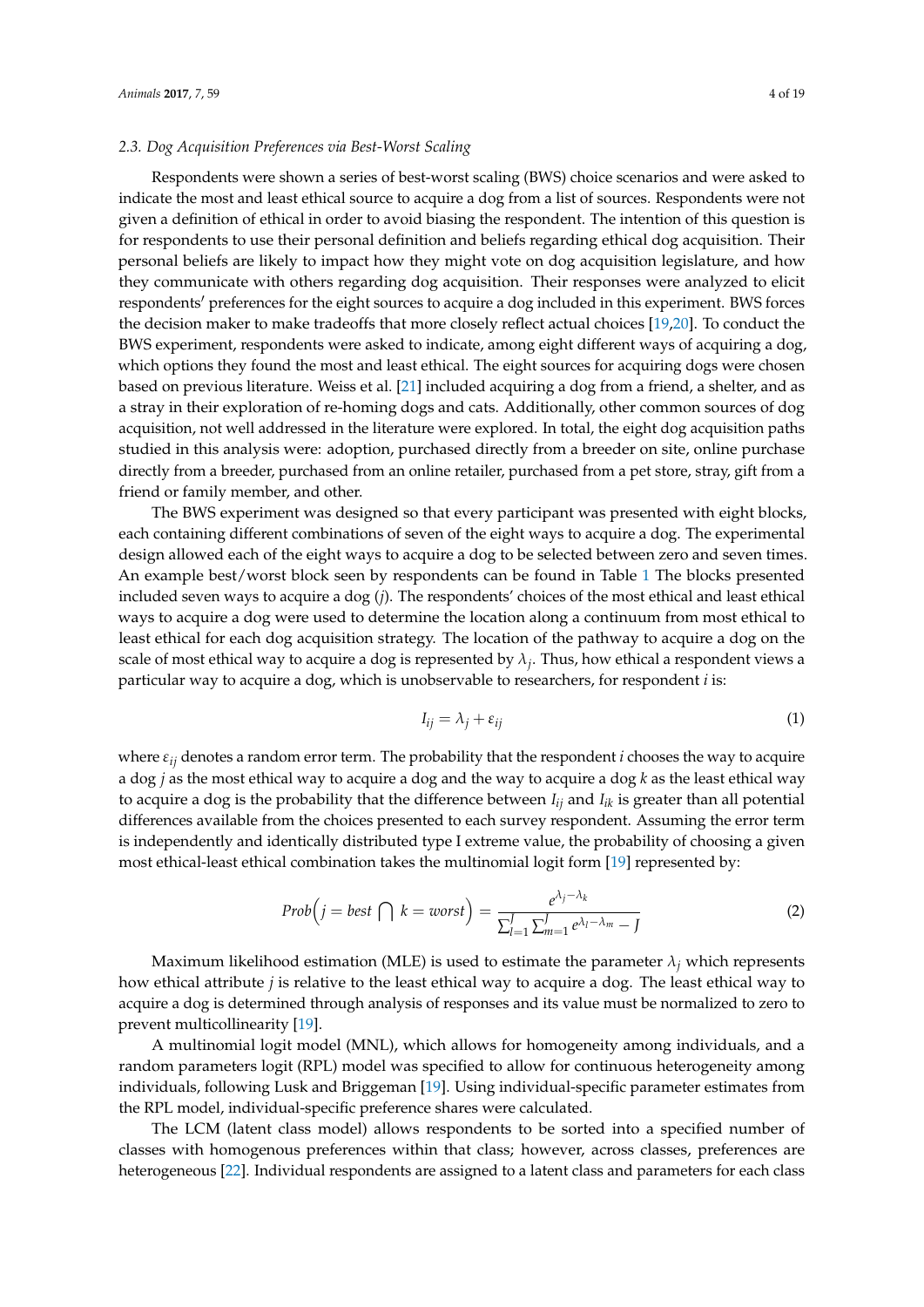are simultaneously estimated [\[23\]](#page-18-1). Given the respondent belongs to a specific latent class, denoted as *s*, the conditional probability of choices is represented as:

$$
(Prob(j=best \bigcap k=worst)|s) = \frac{e^{\lambda_{js}-\lambda_{ks}}}{\sum_{l=1}^{J}\sum_{m=1}^{J}e^{\lambda_{ls}-\lambda_{ms}}-J}
$$
(3)

where the  $\lambda_{is}$  and  $\lambda_{ks}$  parameters are class specific [\[24\]](#page-18-2). These classes are unobservable and the probability of membership in a class takes the multinomial logit form:

$$
Prob(s) = \frac{e^{(\theta_s Z k)}}{\sum_{s=1}^{S} e^{\theta_s Z k}}
$$
\n
$$
\tag{4}
$$

where *Zk* is a set of hypothesized drivers of class membership and *θ<sup>s</sup>* is a parameter vector that is normalized to zero that characterizes the impact the drivers have on class membership [\[24\]](#page-18-2). Parameter estimates are not plainly interpretable; preference shares provide a more intuitive means of analyzing relationships between the attributes than the coefficient estimates [\[25\]](#page-18-3). The shares of preferences are calculated as:

$$
share_j = \frac{e^{\lambda_j}}{\sum_{k=1}^J e^{\lambda_k}}
$$
\n(5)

<span id="page-4-0"></span>The shares must sum to one across the eight attributes studied within each class. The calculated preference share for each attribute is the forecasted probability that each attribute is chosen as the most important [\[25\]](#page-18-3). Estimations were performed in NLOGIT 5.0 (Econometric Software Inc., Plainview, NY, USA).

|  |  |  | <b>Table 1.</b> Best-worst block example. |  |  |  |  |
|--|--|--|-------------------------------------------|--|--|--|--|
|--|--|--|-------------------------------------------|--|--|--|--|

|                                           | <b>Example Options</b> |                      |  |  |  |  |
|-------------------------------------------|------------------------|----------------------|--|--|--|--|
| <b>Example Attributes</b>                 | <b>Most Ethical</b>    | <b>Least Ethical</b> |  |  |  |  |
| Gift from friend/family member            |                        |                      |  |  |  |  |
| Adoption (shelter or rescue organization) |                        |                      |  |  |  |  |
| Stray                                     |                        |                      |  |  |  |  |
| Purchased from Pet store                  |                        |                      |  |  |  |  |
| Online purchase directly from breeder     |                        |                      |  |  |  |  |
| (via the breeder's website)               |                        |                      |  |  |  |  |
| Other (i.e., parking lot)                 |                        |                      |  |  |  |  |

## **3. Results**

Table [2](#page-5-0) presents demographics for the 507 respondents who participated in the dog acquisition BWS question as well as two distinct subsamples: pet-owners, and non-pet owners. Although the total project sample (*n* = 1523) closely mirrored the U.S. census in terms of most demographics, the sample (*n* = 507) that was randomly selected to participate in the dog BWS experiment which is studied in this analysis had 15 percent less respondents from the Midwest and 14 percent more people from the South than the U.S. population. All demographics aside from geographic location of respondents were comparable in proportion within the sample to the U.S. population, according to U.S. Census data.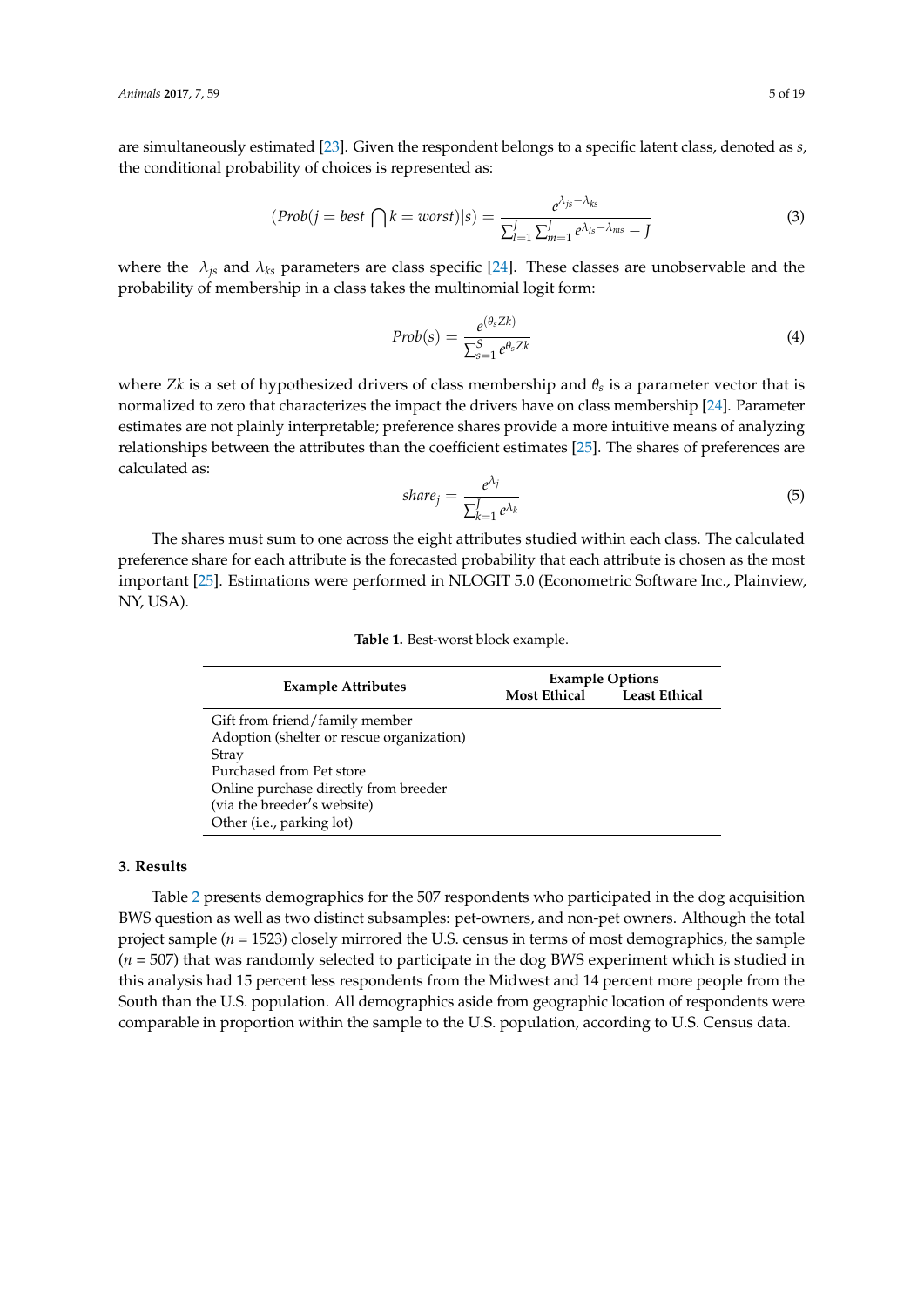<span id="page-5-0"></span>

| Demographic Variable                                  | Percent (%) of All<br>Respondents<br>$n = 507$ | <b>US</b><br>Census | Percent (%) of<br><b>Respondents Reportedly</b><br>Owning a Pet<br>$n = 316$ | Percent (%) of<br><b>Respondents Reportedly</b><br>Not Owning a Pet<br>$n = 191$ |
|-------------------------------------------------------|------------------------------------------------|---------------------|------------------------------------------------------------------------------|----------------------------------------------------------------------------------|
| Gender                                                |                                                |                     | % Respondents                                                                |                                                                                  |
| Male                                                  | 50%                                            | 51%                 | 43%                                                                          | 62%                                                                              |
|                                                       |                                                |                     |                                                                              |                                                                                  |
| Age<br>Under 18                                       | $0\%$                                          |                     | $0\%$                                                                        | $0\%$                                                                            |
| $18 - 24$                                             | 14%                                            | 13%                 | 16%                                                                          | 10%                                                                              |
| $25 - 34$                                             | 13%                                            | 18%                 | 15%                                                                          | 9%                                                                               |
| $35 - 44$                                             | 17%                                            | 17%                 | 19%                                                                          | 13%                                                                              |
| $45 - 54$                                             | 19%                                            | 19%                 | 20%                                                                          | 18%                                                                              |
| $55 - 65$                                             | 18%                                            | 16%                 | 19%                                                                          | 15%                                                                              |
| 66-88                                                 | 20%                                            | 17%                 | 12%                                                                          | 34%                                                                              |
| Number of adults in my family                         | 2.09                                           | $\overline{a}$      | 2.13                                                                         |                                                                                  |
| Number of children in my family                       | 0.69                                           | $\overline{a}$      | 0.844                                                                        |                                                                                  |
| Annual pre-tax household income                       |                                                |                     |                                                                              |                                                                                  |
| \$0-\$25,000                                          | 24%                                            | 25%                 | 23%                                                                          | 27%                                                                              |
| \$26,000-\$50,000                                     | 25%                                            | 25%                 | 23%                                                                          | 29%                                                                              |
| \$51,000-\$75,000                                     | 16%                                            | 18%                 | 19%                                                                          | 12%                                                                              |
| \$76,000-\$100,000                                    | 14%                                            | 12%                 | 16%                                                                          | 11%                                                                              |
| \$101,000 and higher                                  | 20%                                            | 20%                 | 20%                                                                          | 21%                                                                              |
| <b>Educational Background</b>                         |                                                |                     |                                                                              |                                                                                  |
| Did not graduate from high school                     | $2\%$                                          | 2%                  | $2\%$                                                                        | $1\%$                                                                            |
| Graduated from high school, did not<br>attend college | 29%                                            | 30%                 | 28%                                                                          | 31%                                                                              |
| Attended college, no degree earned                    | 28%                                            | 25%                 | 31%                                                                          | 22%                                                                              |
| Attended college, bachelor's (B.S. or B.A.),          | 28%                                            | 27%                 | 26%                                                                          | 31%                                                                              |
| associates or trade degree earned                     |                                                |                     |                                                                              |                                                                                  |
| Graduate or advanced degree (M.S., Ph.D.,             | 13%                                            | 16%                 | 12%                                                                          | 15%                                                                              |
| Law school)                                           |                                                |                     |                                                                              |                                                                                  |
| Region of Residence                                   |                                                |                     |                                                                              |                                                                                  |
| Northeast                                             | 18%                                            | 18%                 | 15%                                                                          | 23%                                                                              |
| South                                                 | 36%                                            | 22%                 | 38%                                                                          | 34%                                                                              |
| Midwest                                               | 23%                                            | 38%                 | 21%                                                                          | 26%                                                                              |
| West                                                  | 22%                                            | 22%                 | 26%                                                                          | 17%                                                                              |

#### **Table 2.** Respondent demographics (% of respondents).

#### *3.1. Level of Agreement Regarding Statements Related to Dog Acquisition*

Statistically significant differences in agreement were seen amongst age categories and the income categories for the statement, "People should have choices as to where/how to obtain dogs." The lowest percentage of respondents who selected agree were aged 18–34 (48.9%), followed by respondents aged 35–54 (56.8%) (Table [3\)](#page-7-0). The largest percentage of respondents who selected agree were aged 55–88 (68.6%). A higher percentage of respondents who indicated an income of \$51,000–\$75,000 agreed with the statement "people should have choices as to where/how to obtain dogs" (52.6%) when compared to the other income groups. A higher percentage of respondents who indicated an income of \$76,000–\$100,000 selected disagree and a lower percentage of respondents who indicated an income of \$101,000 or higher selected disagree when compared to the other income groups. One of the ways investigated as an option or choice for obtaining a dog was through sale/purchase. When presented with the statement, "The sale of dogs is socially irresponsible" a higher percentage of female respondents (31.1%) selected agree when compared to males (26.1%). Additionally, a higher percentage of respondents who indicated an income of \$0–\$25,000 selected disagree when compared to the other income groups. There was a higher percentage of residents from the South (30.4%) who selected agree to this statement, when compared to residents of the Midwest (24.3%).

For the statement "Dogs in pet stores come from irresponsible breeders", a statistically higher percentage of women (39.8%) selected agree when compared to men (31.5%). A significantly higher percentage of respondents in the age groups 18–34 (30.4%) and 35–54 (32.6%) selected disagree in response to the statement when compared to the percentage of respondents in the age group 55–88 (23.4%).

In addition to investigating the sale/purchase of dogs in general, the sale/purchase of specifically purebred dogs was also studied (Table [4\)](#page-8-0). In response to the statement, "People should be able to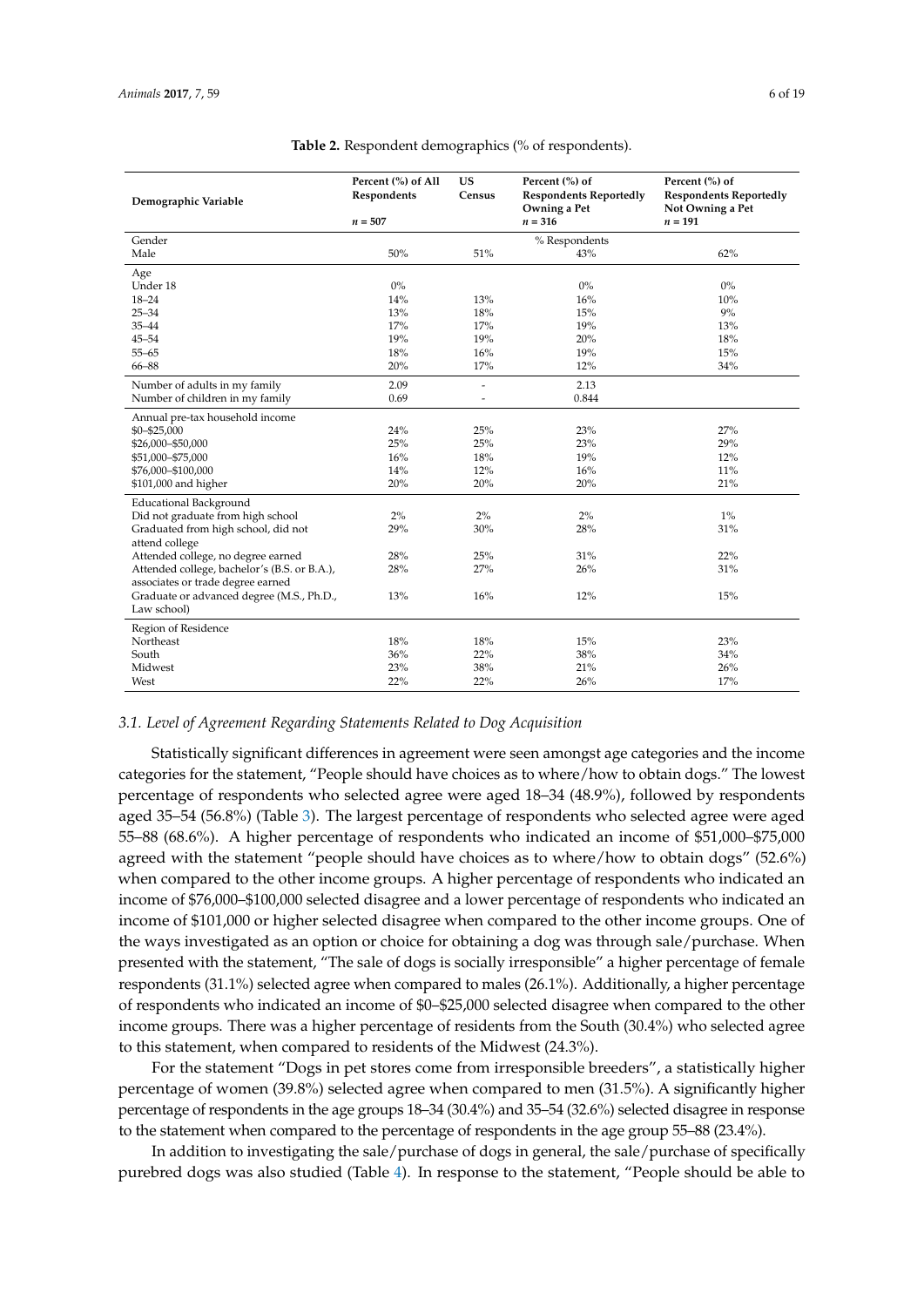buy purebred dogs," the lowest percentage of respondents who selected agree was the age group 18–34 (42.3%), followed by respondents aged 35–54 (54.9%). The highest percentage of respondents who selected agree was the age group 55–88 (64.4%). A higher percentage of respondents who indicated an income of \$51,000 or higher selected disagree when compared to the other income groups. A significantly higher percentage of people who selected the West as their region of residence selected disagree in response to this statement when compared to people who selected the South and the Midwest as their region of residence.

In response to the statement, "Importing of dogs for sale is irresponsible", a higher percentage of female respondents selected agree (58%) when compared to men (45.5%). Respondents aged 55–88 (59.7%) had a higher percentage select agree when compared to the percentage of respondents aged 18–34 (45.3%) and 35–54 (48.2%). A lower percentage of respondents who indicated an income of \$101,000 or higher selected disagree when compared to the other income groups. Few differences were found between the level of agreement with the statement, "The only responsible way to acquire a dog is through shelter/rescue" among the demographic variables studied. The only statistically significant (.05 level of significance) difference was that a higher percentage of women (39.6 %) selected agree than men (31.7).

A statistically higher percentage of women (57.6%) than men (47.5%) selected agree regarding the statement "There is a dog overpopulation problem in the U.S.". A lower percentage of respondents that indicated an income from \$0–\$25,000 selected disagree (19.6%) than the other income categories. All age categories had statistically different responses with respect to the question "There is a dog overpopulation problem in the U.S." Of those aged 18–34, 35–54, and 55–88, 42.3%, 52.6% and 59.9% selected agree respectively. Additionally, in respect to the question "There is a dog overpopulation problem in the U.S.", a higher percentage of respondents who had not attained a college degree selected agree when compared to respondents who had a college degree or higher.

A higher percentage of female respondents (41.6%) selected agree when presented with the statement, "Shelter dog populations would decrease if people stopped buying purebred dogs" when compared to men (35.9%). A lower percentage of respondents who selected the Midwest (33.0%) as their region of residence selected agree when compared to respondents who selected the South (40.7%) and the West (43.4%).

Only 40.4 % of men selected agree when presented with the statement, "Every shelter/rescue dog is adoptable" which was lower than the percentage of women (46.3%). A lower percentage of respondents who indicated an income of \$0–\$25,000 selected disagree (26.7%), and a higher percentage of respondents (40.3%) who indicated an income of \$101,000 or more selected disagree when compared to the other income groups. A higher percentage of respondents residing in the West selected agree (48.5%) than did those who resided in the Northeast (38.8%) and South (41.2%).

Regarding the statement "Importing of dogs for adoption is irresponsible", a higher percentage of women, 51.0%, selected agree as compared to 42.8% of male respondents. A higher percentage (53.5%) of respondents aged 55–88 selected agree as compared to respondents aged 18–34 (39.4%), and those aged 35–54 (45.7%).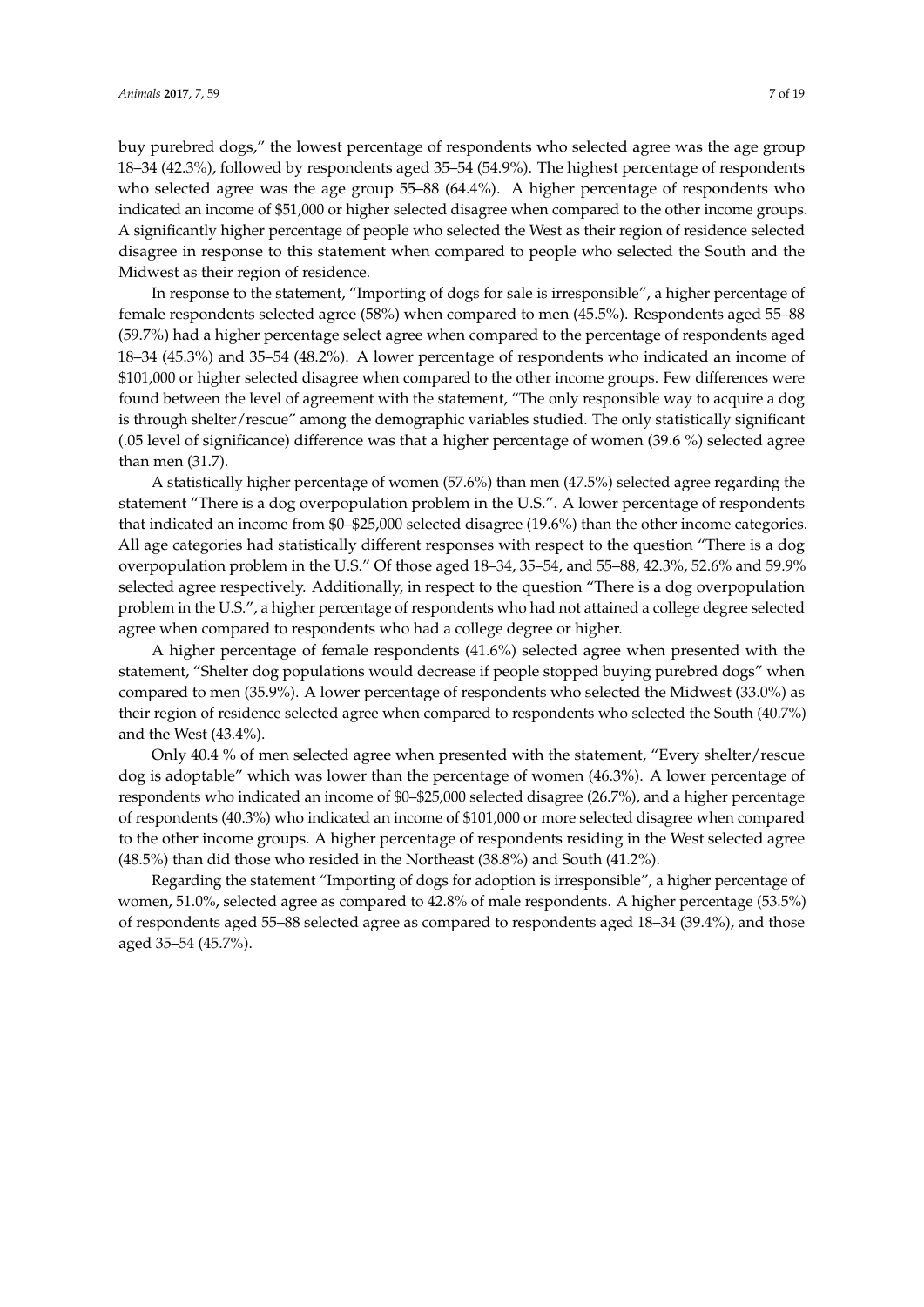|                                                                     |       | Gender<br>Age     |                        |                   |                | <b>Annual Pre-Tax Income</b> |                       |                                     |                        |                            | Education                                  |                 |           | <b>Region of Residence</b> |         |       |
|---------------------------------------------------------------------|-------|-------------------|------------------------|-------------------|----------------|------------------------------|-----------------------|-------------------------------------|------------------------|----------------------------|--------------------------------------------|-----------------|-----------|----------------------------|---------|-------|
| Demographic                                                         | Male  | Female            | $-34$<br>$\frac{8}{1}$ | 54<br>35          | 88<br>цb<br>LÓ | \$25,000<br>\$               | \$50,000<br>\$26,000- | 5,000<br>$\mathfrak{F}$<br>\$51,000 | \$100,000<br>\$76,000- | and<br>higher<br>\$101,000 | than a<br>e Degree<br>€<br>Less<br>College | College Degree+ | Northeast | South                      | Midwest | West  |
| The only responsible way to acquire a dog is through shelter/rescue |       |                   |                        |                   |                |                              |                       |                                     |                        |                            |                                            |                 |           |                            |         |       |
| Agree                                                               | 31.7a | 39.6b             | 32.4a                  | 36.6a             | 37.3a          | 36.5a                        | 33.8a                 | 37.1a                               | 35.7a                  | 35.7a                      | 35.6a                                      | 35.9a           | 35.1a     | 35.8a                      | 33.0a   | 38.9a |
| Disagree                                                            | 40.2a | 34.9a             | 39.7a                  | 36.0a             | 37.3a          | 34.7a                        | 39.8a                 | 34.2a                               | 43.5a                  | 37.3a                      | 37.7a                                      | 37.2a           | 35.5a     | 37.2a                      | 42.1a   | 34.9a |
| There is a dog overpopulation problem in the US                     |       |                   |                        |                   |                |                              |                       |                                     |                        |                            |                                            |                 |           |                            |         |       |
| Agree                                                               | 47.5a | 57.6b             | 42.3a                  | 52.6b             | 59.9c          | 56.3a                        | 53.0a                 | 48.9a                               | 52.2a                  | 51.3a                      | 54.9a                                      | 49.7b           | 48.2a     | 54.5a                      | 53.8a   | 52.1a |
| Disagree                                                            | 26.6a | 21.3 <sub>b</sub> | 32.6a                  | 24.3 <sub>b</sub> | 17.5c          | 19.6b                        | 26.1a                 | 27.2a                               | 28.5a                  | 20.8a                      | 23.4a                                      | 24.6a           | 26.4a     | 23.4a                      | 24.0a   | 22.6a |
| Dogs in pet stores come from irresponsible breeders                 |       |                   |                        |                   |                |                              |                       |                                     |                        |                            |                                            |                 |           |                            |         |       |
| Agree                                                               | 31.5a | 39.8b             | 33.1a                  | 34.9a             | 38.3a          | 33.6a                        | 34.3a                 | 34.9a                               | 36.6a                  | 40.3a                      | 34.8a                                      | 36.9a           | 37.3a     | 35.1a                      | 34.8a   | 36.4a |
| Disagree                                                            | 31.9a | 25.1 <sub>b</sub> | 30.4a                  | 32.6a             | 23.4b          | 29.6a                        | 27.4a                 | 30.5a                               | 31.7a                  | 24.4a                      | 29.9a                                      | 26.4a           | 25.0a     | 27.7a                      | 31.9a   | 28.9a |
| People should have choices as to where/how to obtain dogs           |       |                   |                        |                   |                |                              |                       |                                     |                        |                            |                                            |                 |           |                            |         |       |
| Agree                                                               | 58.1a | 60.4a             | 48.9a                  | 56.8b             | 68.6c          | 59.8a                        | 59.6a                 | 52.6b                               | 55.9a                  | 66.2b                      | 59.9a                                      | 58.5a           | 59.1a     | 58.8a                      | 59.9a   | 59.6a |
| Disagree                                                            | 21.4a | 18.6a             | 27.0a                  | 22.0a             | 13.3b          | 16.7a                        | 21.4a                 | 23.5a                               | 28.0b                  | 14.3b                      | 18.6a                                      | 21.7a           | 21.4a     | 20.4a                      | 18.7a   | 19.3a |
| Every shelter/rescue dog is adoptable                               |       |                   |                        |                   |                |                              |                       |                                     |                        |                            |                                            |                 |           |                            |         |       |
| Agree                                                               | 40.4a | 46.3 <sub>b</sub> | 43.6a                  | 44.5a             | 42.3a          | 45.2a                        | 46.4a                 | 43.8a                               | 45.7a                  | 35.7b                      | 45.1a                                      | 41.2a           | 38.8a     | 41.2a                      | 45.9a,b | 48.5b |
| Disagree                                                            | 32.8a | 32.1a             | 31.1a                  | 34.1a             | 31.9a          | 26.7 <sub>b</sub>            | 29.3a                 | 32.7a                               | 37.1a                  | 40.3 <sub>b</sub>          | 30.3a                                      | 35.3b           | 37.0a     | 30.9a                      | 33.0a   | 30.7a |
| Importing of dogs for adoption is irresponsible                     |       |                   |                        |                   |                |                              |                       |                                     |                        |                            |                                            |                 |           |                            |         |       |
| Agree                                                               | 42.8a | 51.0b             | 39.4a                  | 45.7a             | 53.5b          | 24.4a                        | 44.9a                 | 46.0a                               | 46.2a                  | 51.9a                      | 46.4a                                      | 47.9a           | 43.5a     | 49.2a                      | 48.5a   | 44.6a |
| Disagree                                                            | 31.7a | 23.5 <sub>b</sub> | 34.8a                  | 28.5b             | 21.6c          | 24.3a                        | 28.8a                 | 30.9a                               | 32.8a                  | 23.7a                      | 28.0a                                      | 26.9a           | 29.3a     | 25.1a                      | 28.1a   | 29.5a |

**Table 3.** Cross-tabulations of level of agreement regarding statements related to dog acquisition and potential welfare aspects (% of respondents;  $n = 507$ ).

<span id="page-7-0"></span>Note: Statistically significant differences are indicated by differences in letters a, b, or c. A value labeled with an "a" is statistically different from a value labeled with a "b" or "c", but not statistically different from another value labeled with an "a".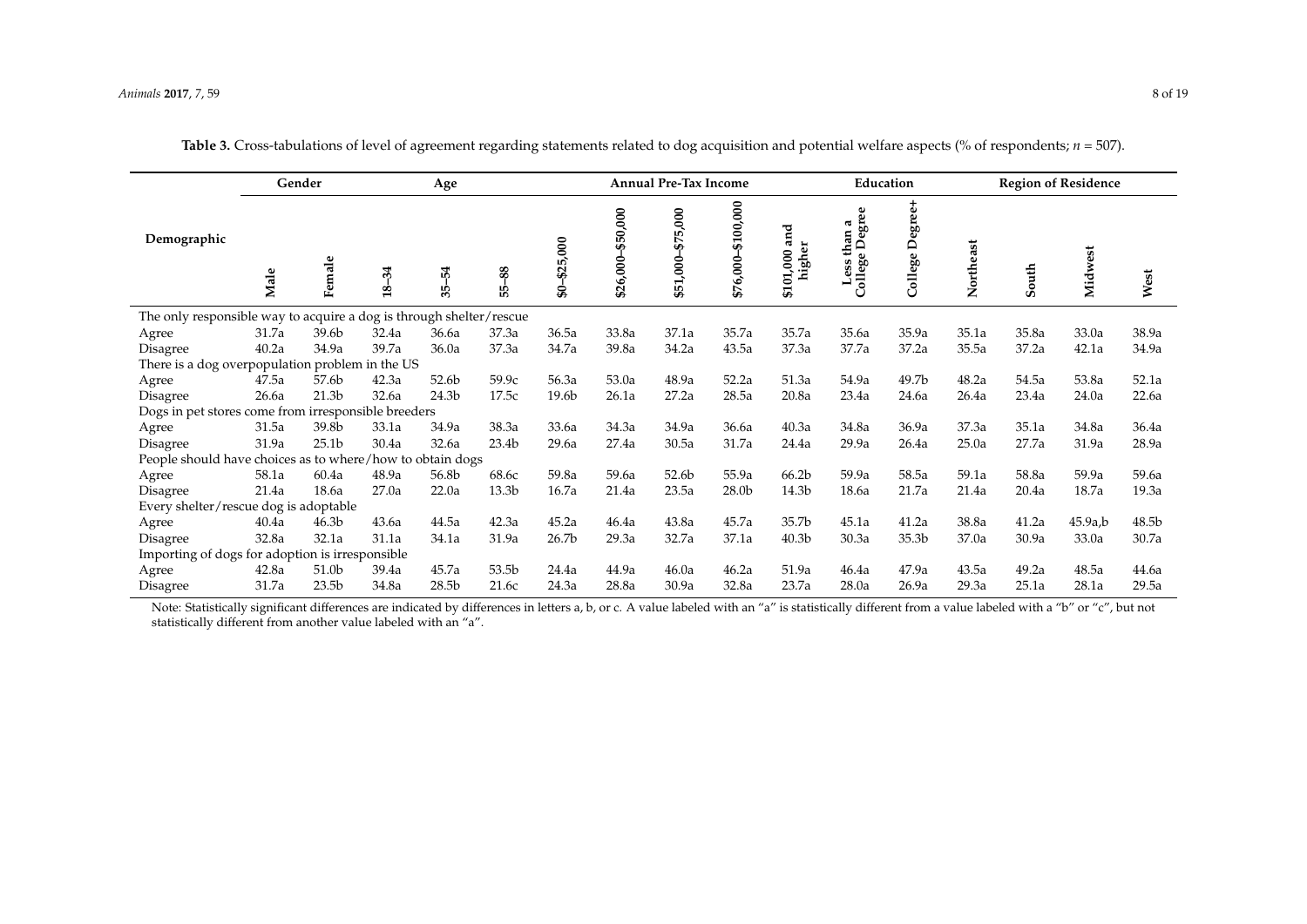#### *Animals* **2017**, *7*, 59 9 of 19

**Table 4.** Cross-tabulations of level of agreement regarding statements related to dog acquisition through sale and potential welfare aspects related to dog acquisition (% of respondents; *n* = 507).

|                                                                               | Gender |                   | Age                  |                   |                   | <b>Annual Pre-Tax Income</b> |                      |                         |                          |                          | Educational<br>Background                               |                               | <b>Region of Residence</b> |                   |                   |            |
|-------------------------------------------------------------------------------|--------|-------------------|----------------------|-------------------|-------------------|------------------------------|----------------------|-------------------------|--------------------------|--------------------------|---------------------------------------------------------|-------------------------------|----------------------------|-------------------|-------------------|------------|
| Demographic                                                                   | Male   | Female            | 34<br>$\frac{18}{3}$ | 54<br>చ్గ         | 88<br>БŚ          | \$25,000<br>\$               | \$50,000<br>\$26,000 | 5,000<br>57<br>\$51,000 | \$100,000<br>6,000<br>55 | ឪ<br>æ<br>\$101,000<br>묲 | မ္မ<br>a<br>ā,<br>na<br>Deg<br>≞<br>Less<br>ollege<br>Ü | Degree<br>or Higher<br>ollege | Northeast                  | South             | Midwest           | West       |
| People should be able to buy purebred dogs                                    |        |                   |                      |                   |                   |                              |                      |                         |                          |                          |                                                         |                               |                            |                   |                   |            |
| Agree                                                                         | 53.8a  | 58.1a             | 42.3a                | 54.9b             | 66.4c             | 55.0a                        | 57.0a                | 51.1a                   | 53.2a                    | 62.0a                    | 55.7a                                                   | 56.4a                         | 53.6a                      | 56.5a             | 59.9a             | 53.0a      |
| Disagree                                                                      | 23.7a  | 19.1 <sub>b</sub> | 30.2a                | 23.9 <sub>b</sub> | 13.0c             | 18.0a                        | 21.6a                | 26.1 <sub>b</sub>       | 27.4 <sub>b</sub>        | 17.2 <sub>b</sub>        | 20.6a                                                   | 22.3a                         | 22.8a,b                    | 20.1 <sub>b</sub> | 17.5 <sub>b</sub> | 26.2a      |
| Shelter dog populations would decrease if people stopped buying purebred dogs |        |                   |                      |                   |                   |                              |                      |                         |                          |                          |                                                         |                               |                            |                   |                   |            |
| Agree                                                                         | 35.9a  | 41.6b             | 39.7a                | 38.9a             | 38.1a             | 42.3a                        | 38.0a                | 34.9a                   | 40.3a                    | 38.0a                    | 38.7a                                                   | 38.9a                         | 36.6a,b,c                  | 40.7c             | 33.0b             | $43.4a$ ,c |
| Disagree                                                                      | 34.9a  | 30.5a             | 31.4a                | 34.1a             | 32.4a             | 28.6b                        | 34.0a                | 35.3a                   | 33.9a                    | 33.1a                    | 33.8a                                                   | 31.3a                         | 31.2a                      | 33.2a             | 35.7a             | 30.1a      |
| Importing of dogs for sale is irresponsible                                   |        |                   |                      |                   |                   |                              |                      |                         |                          |                          |                                                         |                               |                            |                   |                   |            |
| Agree                                                                         | 45.5a  | 58.0b             | 45.3a                | 48.2a             | 59.7b             | 52.4a                        | 51.2a                | 48.5a                   | 53.8a                    | 53.9a                    | 52.0a                                                   | 51.7a                         | 52.5a                      | 50.3a             | 54.7a             | 51.2a      |
| Disagree                                                                      | 29.0a  | 19.8b             | 29.9a                | 28.1a             | 17.2 <sub>b</sub> | 21.2a                        | 26.4a                | 28.7a                   | 29.6a                    | 18.8b                    | 24.7a                                                   | 23.9a                         | 26.4a                      | 25.7a             | 24.0a             | 20.8a      |
| The sale of dogs is socially irresponsible                                    |        |                   |                      |                   |                   |                              |                      |                         |                          |                          |                                                         |                               |                            |                   |                   |            |
| Agree                                                                         | 26.1a  | 31.1b             | 28.0a                | 31.0a             | 27.0a             | 31.2a                        | 26.1a                | 30.5a                   | 31.7a                    | 25.0a                    | 29.8a                                                   | 27.1a                         | 29.3a,b                    | 30.4b             | 24.3a             | 29.5a,b    |
| Disagree                                                                      | 45.2a  | 40.5a             | 43.6a                | 41.6a             | 43.3a             | 37.8b                        | 46.2a                | 39.3a                   | 48.9a                    | 44.2a                    | 41.3a                                                   | 44.8a                         | 43.1a                      | 40.8a             | 46.2a             | 42.5a      |

<span id="page-8-0"></span>Note: Statistically significant differences are indicated by differences in letters a, b, or c. A value labeled with an "a" is statistically different from a value labeled with a "b" or "c", but not statistically different from another value labeled with an "a".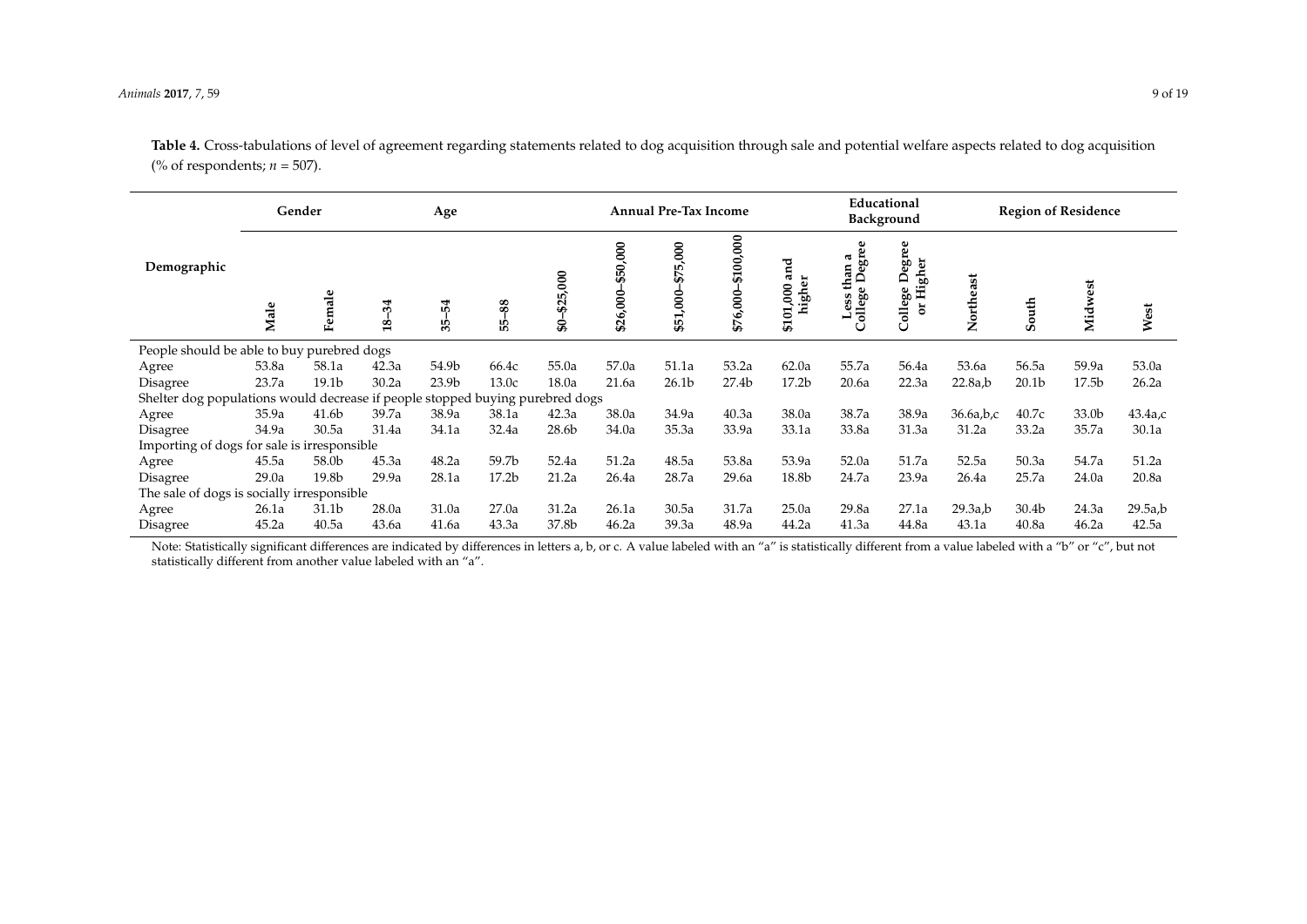There were no statistically significant relationships between the rating of the characteristics behavior, and genetic health and any of the respondent's demographics (Table [5\)](#page-10-0). A lower percentage of respondents who reported an income of \$0–\$25,000 (54.4%) and a higher percentage of respondents who reported an income of \$76,000–\$100,000 (66.7%) stated breed was an important characteristic when acquiring a dog when compared to the other income categories. A higher percentage of men (67.5%) than women (61.1%) selected appearance as an important characteristic in acquiring a dog. However, a higher percentage of women selected important (88.8%) in regards to "compatibility with owner lifestyle" when compared to the percentage of men (82.5%). When compared to the percentage of respondents who reported the Northeast as their region of residence (84.4%), there was a higher percentage of respondents from the West (88.3%) who selected important with regard to the statement about owner lifestyle compatibility.

*3.2. Characteristics Rated of Importance for Dog Acquisition by Respondents*

Pertaining to the characteristic physical health, a lower percentage of respondents (79.9%) in the income category \$0–\$25,000 selected important when compared to the other income groups. Additionally, in regards to cost, a higher percentage of respondents aged 18–34 (71.8%) and 35–54 (68.0%) rated this characteristic as important when compared to respondents aged 55–88 (61.2%). A lower percentage of respondents who indicated an income of \$101,000 or higher selected important in regards to the characteristic cost when compared to the other income levels.

Relative to "experience/reputation of the source", a lower percentage of respondents who indicated an income of \$0–\$25,000 (68.5%) and a higher percentage of respondents with an income of \$101,000 or higher (78.2%) selected important. Additionally, a higher percentage of respondents with a college degree or higher (75.7%) responded important when compared to respondents with less than a college degree (70.9%). A lower percentage of respondents from the Midwest and Northeast selected important when compared to respondents from the South.

When presented with the characteristic, "source of the dog", a higher percentage of women (71.3%) selected important when compared to men (66.4%). A higher percentage of people with at least a college degree (71.7%) selected important when compared to respondents with less than a college degree (66.7%). These differences in views of the importance of source of the dog necessitate further study into the perceptions of various demographic groups of various dog acquisition methods or pathways.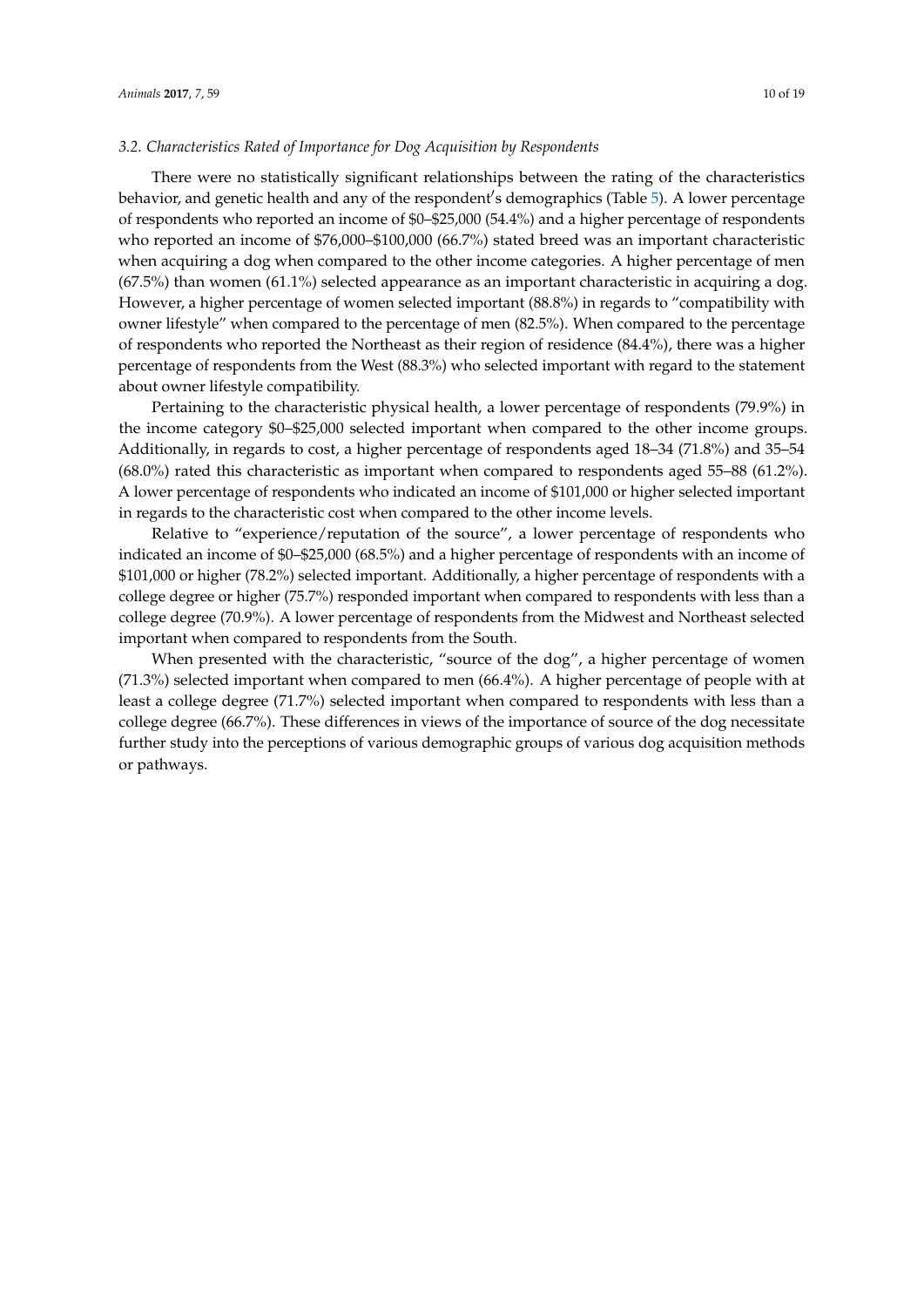|                                       | Gender<br>Age |        |                          |          | <b>Annual Pre-Tax Income</b> |                 |                      |                         |                        |                               | Educational<br>Background                                          |                                                 |           | <b>Region of Residence</b> |         |         |
|---------------------------------------|---------------|--------|--------------------------|----------|------------------------------|-----------------|----------------------|-------------------------|------------------------|-------------------------------|--------------------------------------------------------------------|-------------------------------------------------|-----------|----------------------------|---------|---------|
| Demographic                           | Male          | Female | 34<br>$\mathbf{\hat{a}}$ | 54<br>35 | 88<br>۳б                     | \$25,000<br>ន្ល | \$50,000<br>\$26,000 | 5,000<br>57<br>\$51,000 | \$100,000<br>\$76,000- | ರ<br>ã<br>Higher<br>\$101,000 | egree<br>ಡ<br>$\lim_{\text{Dec}}$<br>Ξ<br>College<br>$\bf{s}$<br>ω | egree<br>Higher<br>$\mathbf{a}$<br>College<br>ă | Northeast | South                      | Midwest | West    |
| <b>Breed</b>                          | 60.2a         | 56.2a  | 57.7a                    | 60.1a    | 56.8a                        | 54.4b           | 56.2a                | 58.8a                   | 66.7b                  | 60.7a                         | 56.4a                                                              | 60.5a                                           | 57.6a     | 56.7a                      | 59.6a   | 59.6a   |
| Appearance                            | 67.5a         | 61.1b  | 65.0a                    | 61.1a    | 66.4a                        | 60.8a           | 62.8a                | 67.3a                   | 66.1a                  | 66.2a                         | 63.5a                                                              | 65.2a                                           | 64.1a     | 64.6a                      | 66.1a   | 61.7a   |
| Compatibility with<br>owner lifestyle | 82.5a         | 88.8b  | 87.1a                    | 85.7a    | 84.7a                        | 83.1a           | 85.8a                | 86.8a                   | 83.9a                  | 89.0a                         | 84.6a                                                              | 87.1a                                           | 84.4a,b   | 83.4b                      | 88.0a,b | 88.3a   |
| Behavior                              | 85.0a         | 87.4a  | 86.9a                    | 86.5a    | 85.5a                        | 84.1a           | 84.4a                | 87.1a                   | 87.1a                  | 89.6a                         | 85.1a                                                              | 87.7a                                           | 85.5a     | 84.8a                      | 88.6a   | 86.7a   |
| Genetic health                        | 72.3a         | 72.9a  | 73.0a                    | 69.7a    | 74.9a                        | 79.1a           | 72.0a                | 75.4a                   | 71.5a                  | 74.7a                         | 71.9a                                                              | 73.6a                                           | 73.2a     | 70.3a                      | 74.3a   | 74.4a   |
| Physical Health                       | 82.9a         | 84.9a  | 82.0a                    | 84.0a    | 85.2a                        | 79.9b           | 84.2a                | 84.2a                   | 86.6a                  | 86.7a                         | 83.0a                                                              | 85.1a                                           | 83.7a,b   | 81.7b                      | 88.0a   | 83.7a,b |
| Cost                                  | 64.5a         | 68.2a  | 71.8a                    | 68.0a    | 61.2 <sub>b</sub>            | 67.2a           | 69.4a                | 67.6a                   | 68.8a                  | 59.1b                         | 68.0a                                                              | 64.3a                                           | 67.8a     | 65.3a                      | 69.3a   | 64.2a   |
| Experience/reputation<br>of source    | 72.4a         | 73.5a  | 73.2a                    | 71.5a    | 74.0a                        | 68.5b           | 70.2a                | 75.0a                   | 75.8a                  | 78.2b                         | 70.9a                                                              | 75.7b                                           | 76.1a     | 69.1b                      | 77.8a   | 72.0a,b |
| Source of the dog                     | 66.4a         | 71.3b  | 72.5a                    | 66.3b    | 68.6b                        | 67.5a           | 66.2a                | 70.2a                   | 72.6a                  | 70.5a                         | 66.7a                                                              | 71.7 <sub>b</sub>                               | 71.7a,b   | 65.3 <sub>b</sub>          | 72.5a   | 69.0a,b |

| <b>Table 5.</b> Cross-tabulations "Characteristics you believe are most important in acquiring a dog" (% of respondents; $n = 507$ ). |
|---------------------------------------------------------------------------------------------------------------------------------------|
|---------------------------------------------------------------------------------------------------------------------------------------|

<span id="page-10-0"></span>Note: Statistically significant differences are indicated by differences in letters a, b, or c. A value labeled with an "a" is statistically different from a value labeled with a "b" or "c", but not statistically different from another value labeled with an "a".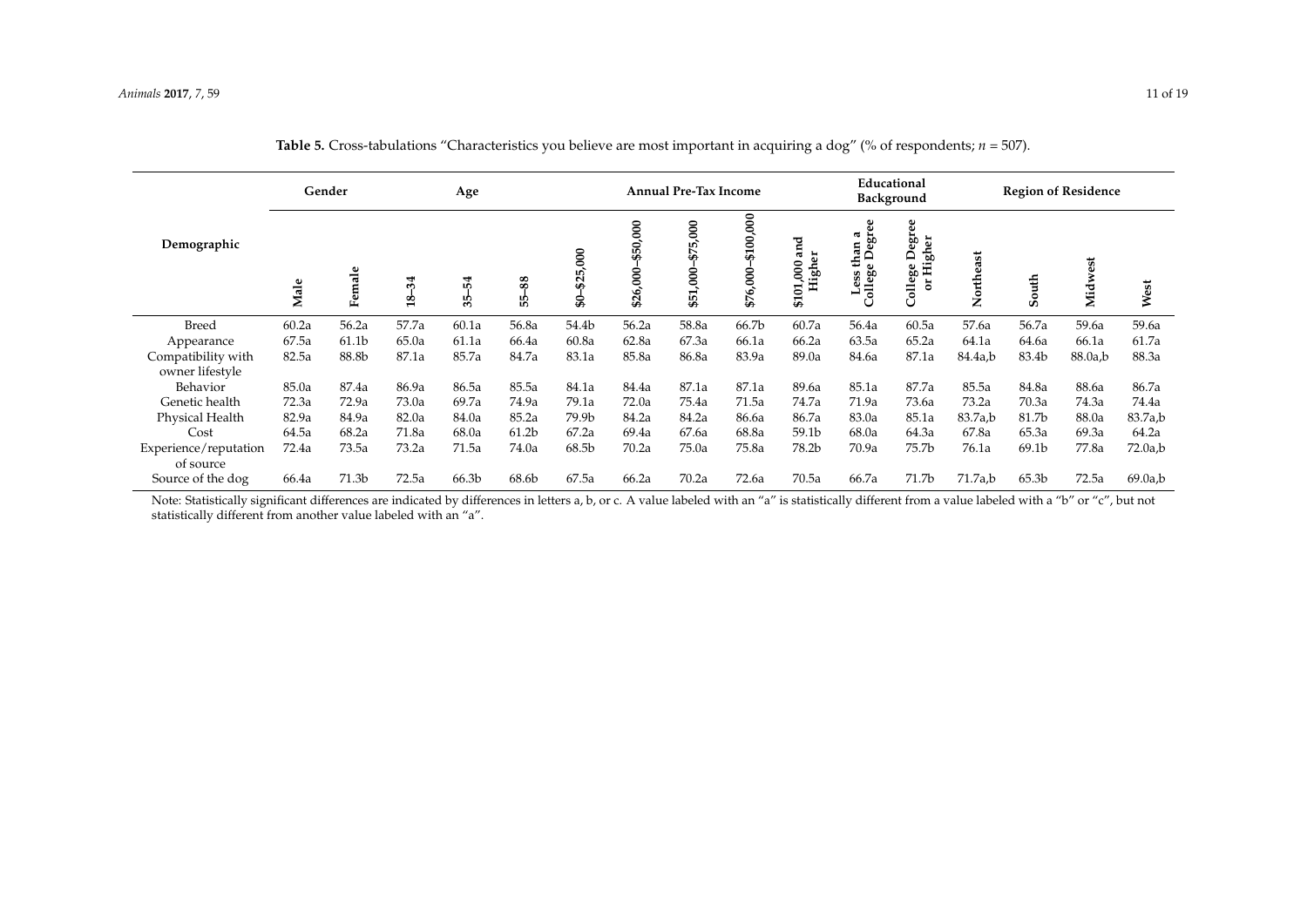# *3.3. Multinomial Logit, Random Parameters Logit, and Latent Class Model Results 3.3. Multinomial Logit, Random Parameters Logit, and Latent Class Model Results*

The results of the MNL, RPL and LCM models are presented in Table [6,](#page-12-0) Figures [1](#page-11-0) and [2.](#page-13-0) All eight of the coefficients for the eight ways to acquire a dog were statistically significant for the MNL and  $R$ RPL models. The standard deviations on each coefficient were statistically significant at the 5% level in the RPL model in the RPL model in the RPL model in the RPL model in the RPL model in the RPL model in the RPL model the RPL model, suggesting heterogeneity as specified by the RPL model is an appropriate assumption for the RPL for these preferences. The largest mean preference share from the RPL model was adoption with 80% of the mean preference share. The next largest mean preference share was gift as 6% of the preference share. The mean preference shares for purchased directly from a breeder on site, online purchase directly from a breeder, purchased from online retailer, purchased from pet store, stray, and other were all each less than 4%. These preferences do not indicate that the respondent has actually acquired a dog in thi in this manner or will acquire a dog in this manner. However, these preference shares are indicative of acquiring and these preference shares are indicative of acquiring and the detection of action of action of action of a a relative ranking of how ethical each method of acquiring a dog was perceived to be by respondents. dog was perceived to be by respondents.  $T$   $\frac{1}{2}$   $\frac{1}{2}$   $\frac{1}{2}$   $\frac{1}{2}$   $\frac{1}{2}$   $\frac{1}{2}$   $\frac{1}{2}$   $\frac{1}{2}$   $\frac{1}{2}$   $\frac{1}{2}$   $\frac{1}{2}$   $\frac{1}{2}$   $\frac{1}{2}$   $\frac{1}{2}$   $\frac{1}{2}$   $\frac{1}{2}$   $\frac{1}{2}$   $\frac{1}{2}$   $\frac{1}{2}$   $\frac{1}{2}$   $\frac{1}{2}$   $\frac{1}{2$ All eight of the cours of the entry for the eight models are presented in the  $\sigma_i$  rightes for the eight

While the RPL model enables insight into respondents' preferences and incorporates heterogeneity of preferences, the LCM enables the estimation of preferences for discrete segments of respondents which is often desirable for marketing or communications efforts. Preferences within a class of the<br>respondents which is often desirable for marketing or communications efforts. Preferences within a class of the LCM model are homogenous, while preferences across classes are heterogeneous. An LCM model was evaluated and the three class LCM model was determined most appropriate. Several covariates LCM model was evaluated and the three class LCM model was determined most appropriate. Several were analyzed to attempt to help characterize class membership, but only having acquired a dog by adopting in the past and gender (male) were statistically important to the analysis. Having acquired a dog by adopting in the past was a statistically significant predictor of class membership, decreasing the probability of membership for class two (relative to the other two classes). The covariate of having a male respondent was statistically significant and decreased the probability of membership for class two as well.

<span id="page-11-0"></span>

**Figure 1.** RPL preference shares for relative ranking of the perceptions of ethical acquisition methods **Figure 1.** RPL preference shares for relative ranking of the perceptions of ethical acquisition methods by respondents. by respondents.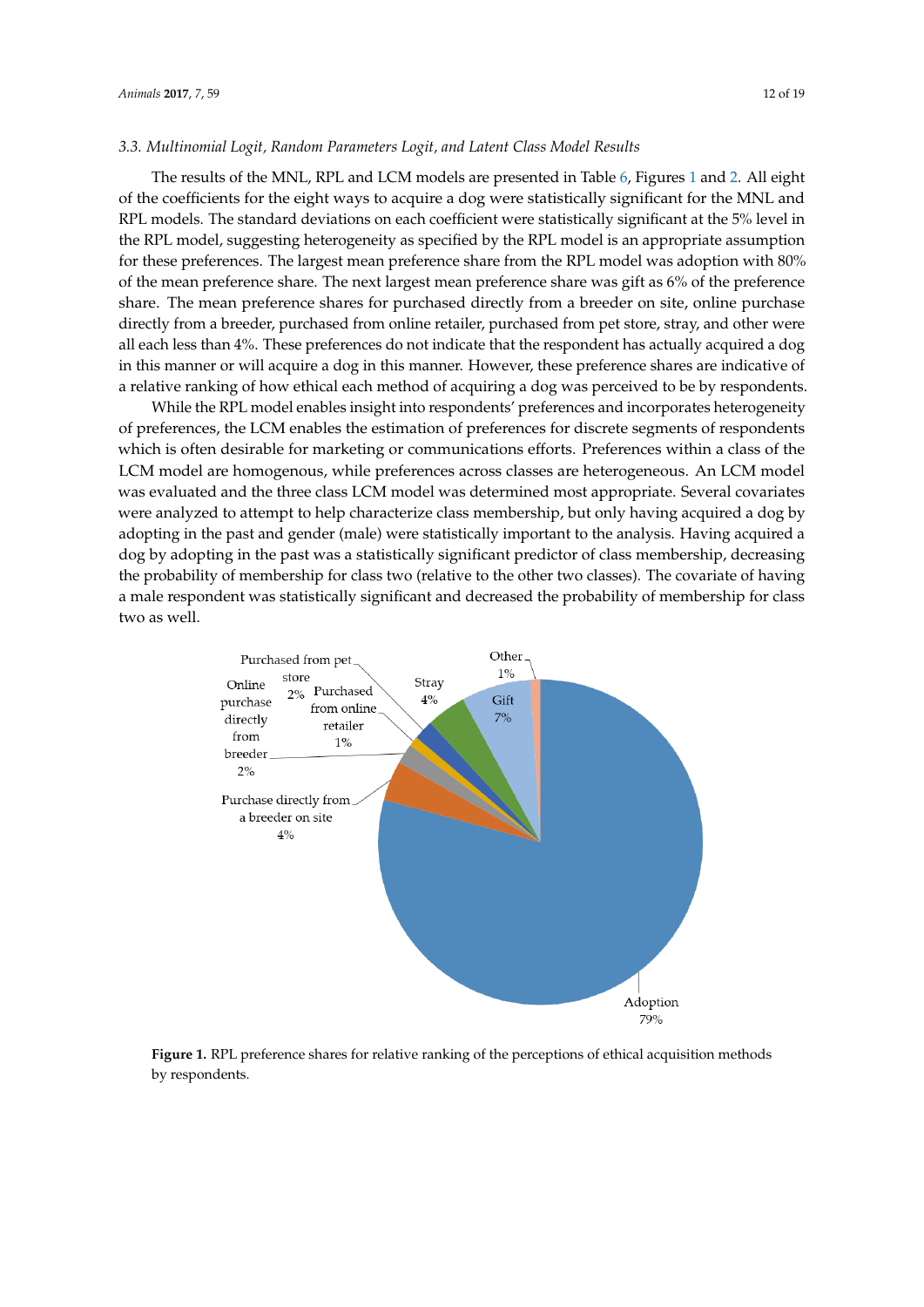<span id="page-12-0"></span>

|                         |             |             |            |              |            |              | <b>LCM</b>   |         |                             |         |
|-------------------------|-------------|-------------|------------|--------------|------------|--------------|--------------|---------|-----------------------------|---------|
| Ways to Acquire a Dog   | <b>MNL</b>  |             | <b>RPL</b> |              |            | Coefficients |              |         | <b>Share of Preferences</b> |         |
|                         | Coefficient | Coefficient | Standard   | Preference   | Class 1    | Class 2      | Class 3      | Class 1 | Class 2                     | Class 3 |
|                         |             |             | Deviation  | <b>Share</b> |            |              |              |         |                             |         |
| Adoption                | $2.9126*$   | $4.8834*$   | 2.96659 *  | 0.800169     | 9.15332 *  | 1.25752 *    | $3.65251*$   | 96%     | 16%                         | 79%     |
|                         | (0.04738)   | (0.11294)   | (0.10013)  |              | (0.32080)  | (0.07986)    | (0.13912)    |         |                             |         |
| Purchased directly from | $1.3312*$   | 1.85099 *   | 1.72174 *  | 0.038567     | 4.90618 *  | $1.5479*$    | $-0.57308*$  | $1\%$   | $21\%$                      | $1\%$   |
| breeder on site         | (0.04866)   | (0.07713)   | (0.07951)  |              | (0.22413)  | (0.08261)    | (0.13591)    |         |                             |         |
| Online Purchase         | $0.54001*$  | $0.92360*$  | 1.06672 *  | 0.015257     | $3.31155*$ | 0.829848 *   | $-1.61602*$  | $0\%$   | $10\%$                      | $0\%$   |
| directly from breeder   | (0.04461)   | (0.06654)   | (0.05790)  |              | (0.19402)  | (0.07517)    | (0.12239)    |         |                             |         |
| Purchased from online   | $0.19821*$  | $0.40993*$  | $1.23426*$ | 0.009128     | 2.17934 *  | $0.682548*$  | $-2.04044*$  | $0\%$   | $9\%$                       | $0\%$   |
| retailer                | (0.04223)   | (0.06481)   | (0.06016)  |              | (0.16754)  | (0.07282)    | (0.11558)    |         |                             |         |
| Purchased from pet      | $0.76083*$  | 1.18906 *   | 1.87075 *  | 0.019895     | 4.19544 *  | $1.08038*$   | $-1.46145*$  | $1\%$   | 13%                         | $0\%$   |
| store                   | (0.04607)   | (0.07615)   | (0.06587)  |              | (0.21984)  | (0.08450)    | (0.13715)    |         |                             |         |
| Stray                   | $1.01191*$  | 1.95428 *   | 1.86076 *  | 0.042763     | 2.21052 *  | $0.323228*$  | 1.74034 *    | $0\%$   | $6\%$                       | $12\%$  |
|                         | (0.04747)   | (0.08184)   | (0.07981)  |              | (0.13393)  | (0.06891)    | (0.13520)    |         |                             |         |
| Gift                    | 1.55953 *   | $2.42050*$  | $1.08132*$ | 0.068163     | 4.68639 *  | 1.53968 *    | $0.875457*$  | $1\%$   | $21\%$                      | 5%      |
|                         | (0.04901)   | (0.07054)   | (0.07028)  |              | (0.23151)  | (0.07899)    | 0. (0.14428) |         |                             |         |
| Other                   | 0.00000     | 0.00000     | 0.00000    | 0.006058     | 0.00000    | 0.00000      | 0.00000      | $0\%$   | $4\%$                       | $2\%$   |
| Constant                |             |             |            |              | $-0.36065$ | 0.592083     | $\Omega$     |         |                             |         |
|                         |             |             |            |              | (0.51328)  | (0.48724)    |              |         |                             |         |
| Acquired a dog by       |             |             |            |              | 0.000153   | $-0.00094*$  | $\mathbf{0}$ |         |                             |         |
| adopting in the past    |             |             |            |              | (0.00032)  | (0.000373)   |              |         |                             |         |
| Male                    |             |             |            |              | $-0.13177$ | $-0.97995*$  | $\mathbf{0}$ |         |                             |         |
|                         |             |             |            |              | (0.26254)  | (0.233144)   |              |         |                             |         |
| Class Probability       |             |             |            |              | 0.206      | 0.386        | 0.408        |         |                             |         |

**Table 6.** MNL, RPL, and LCM) results and derived preference shares for relative ranking of the perceptions of ethical acquisition methods by respondents. \* indicates statistical significance.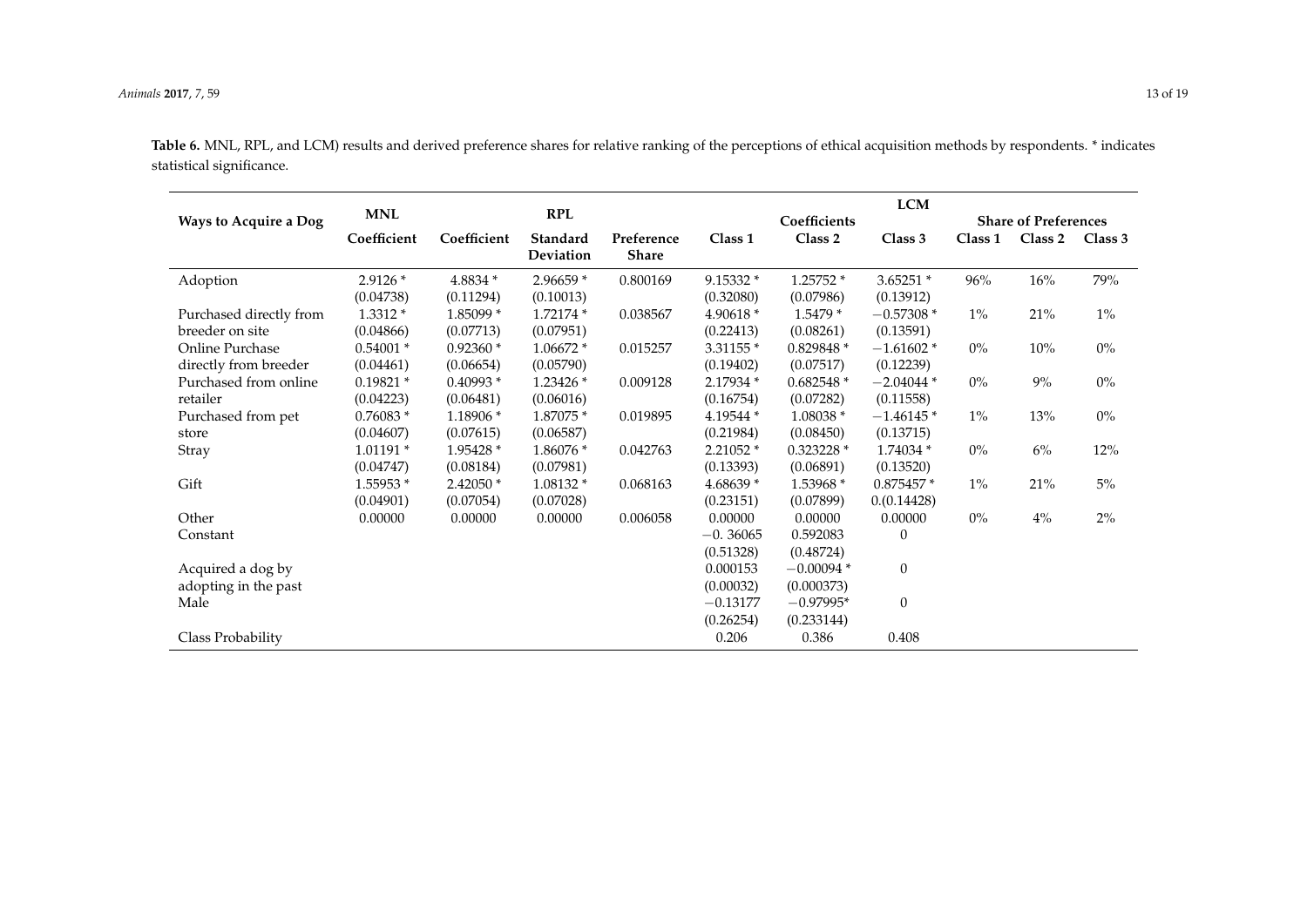<span id="page-13-0"></span>

**Figure 2.** Preference shares for LCM classes. **Figure 2.** Preference shares for LCM classes.

The first class had a strong affinity toward adoption as the most ethical way to acquire a dog, so the class was dubbed "adoption only". This first class had an overwhelming preference share of for adoption. All other ways of acquiring a dog received less than 1% preference share for this group. 96% for adoption. All other ways of acquiring a dog received less than 1% preference share for this group. Respondents were assigned membership to LCM classes, one, two and three based on the class for the class which they had the highest probability of membership. For example, if a respondent had 85% for which they had the highest probability of membership. For example, if a respondent had 85% probability of being a member of class one, they were assigned to that class. After class assignment, probability of being a member of class one, they were assigned to that class. After class assignment, demographic information was summarized by class in Table 7. The first class, "adoption only," demographic information was summarized by class in Table [7.](#page-14-0) The first class, "adoption only," probabilistically contained the lowest number of respondents. All demographics were probabilistically contained the lowest number of respondents. All demographics were probabilistically probabilizing evenly represented in this class.

The second class expressed more evenly distributed shares of preference amongst the various The second class expressed more evenly distributed shares of preference amongst the various dog acquisition avenues than class one, so the class was referred to as "to each their own". Obtaining dog acquisition avenues than class one, so the class was referred to as "to each their own". Obtaining dogs purchased directly from breeder on site and by gift, both tied as largest preference share for dogs purchased directly from breeder on site and by gift, both tied as largest preference share for most most ethical way to obtain a dog for this class, with 21% each. The next largest preference shares were ethical way to obtain a dog for this class, with 21% each. The next largest preference shares were for for adoption (16%) and purchased from pet store (13%). All other ways to acquire a dog had shares adoption (16%) and purchased from pet store (13%). All other ways to acquire a dog had shares of less of less than 10% each. As seen in Table 7, male respondents had a higher probability of class two than 10% each. As seen in Table [7,](#page-14-0) male respondents had a higher probability of class two membership. membership. Fifty percent of all male respondents were probabilistically assigned to class two. Fifty percent of all male respondents were probabilistically assigned to class two. Additionally, non-pet Additional a higher probability of class two membership. Forty-nine percent of non-pet owners were owners had a higher probability of class two membership. Forty-nine percent of non-pet owners were of non-pet owners were probabilistically assigned to class two. probabilistically assigned to class two.

Class three appeared to have higher relative preference for homeless pets whether they were Class three appeared to have higher relative preference for homeless pets whether they were adopted or found, so the class was dubbed "Homes for the Homeless". "Homes for the Homeless" adopted or found, so the class was dubbed "Homes for the Homeless". "Homes for the Homeless" had two primary acquisition methods at the top of those evaluated as most ethical (on the basis of had two primary acquisition methods at the top of those evaluated as most ethical (on the basis of preference share estimates). The preference share for adoption was 79% and the preference share for preference share estimates). The preference share for adoption was 79% and the preference share for stray was 12%. All other ways to acquire a dog had preference shares of less than 5% each. As seen stray was 12%. All other ways to acquire a dog had preference shares of less than 5% each. As seen in Finally was 12 for the cater ways to acquire a dog made protective shares of this social to seem in Table [7,](#page-14-0) women had a higher probability of class three membership, with 50% of female respondents respondents probabilistically assigned to class three. Additionally, lower income respondents were probabilistically assigned to class three. Additionally, lower income respondents were more likely to more likely to be probabilistically assigned to class three (43%). Pet owners were more likely to be be probabilistically assigned to class three (43%). Pet owners were more likely to be probabilistically probabilistically assigned to this class, with 48% of pet owners as class three members. assigned to this class, with 48% of pet owners as class three members.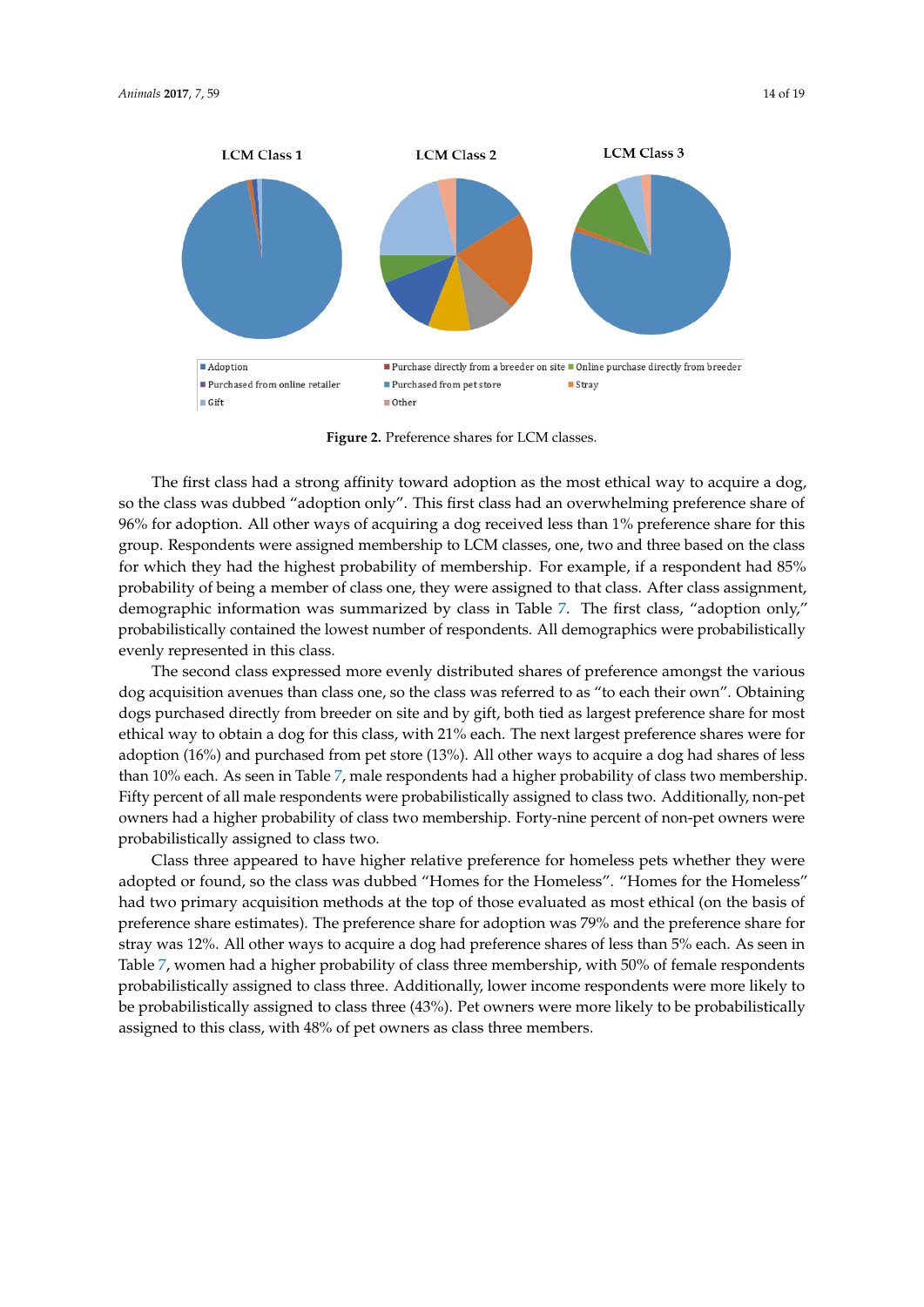<span id="page-14-0"></span>

| Demographics                | Class <sub>1</sub><br>"Adoption Only"<br>$n = 103$ | Class <sub>2</sub><br>"To Each Their Own"<br>$n = 195$ | Class 3<br>"Homes for the Homeless Dogs"<br>$n = 209$ |
|-----------------------------|----------------------------------------------------|--------------------------------------------------------|-------------------------------------------------------|
| Gender of respondent        |                                                    |                                                        |                                                       |
| Male $n = 254$              | 17%                                                | 50%                                                    | 33%                                                   |
| Female $n = 253$            | 23%                                                | 27%                                                    | 50%                                                   |
| Age of respondents          |                                                    |                                                        |                                                       |
| $18 - 34 n = 133$           | 15%                                                | 39%                                                    | 46%                                                   |
| $35 - 54 n = 182$           | 16%                                                | 41%                                                    | 43%                                                   |
| $55 - 88 n = 192$           | 28%                                                | 36%                                                    | 36%                                                   |
| Income of respondents       |                                                    |                                                        |                                                       |
| Lower income $n = 334$      | 20%                                                | 38%                                                    | 43%                                                   |
| Higher income $n = 173$     | 21%                                                | 40%                                                    | 39%                                                   |
| Education of respondents    |                                                    |                                                        |                                                       |
| No college degree $n = 298$ | 21%                                                | 38%                                                    | 40%                                                   |
| College degree $n = 209$    | 19%                                                | 39%                                                    | 43%                                                   |
| Region of residence         |                                                    |                                                        |                                                       |
| Northeast $n = 92$          | 24%                                                | 36%                                                    | 40%                                                   |
| South $n = 185$             | 23%                                                | 37%                                                    | 40%                                                   |
| Midwest $n = 117$           | 20%                                                | 39%                                                    | 41%                                                   |
| West $n = 113$              | 13%                                                | 42%                                                    | 44%                                                   |
| Respondent owns a pet       |                                                    |                                                        |                                                       |
| Yes $n = 316$               | 20%                                                | 32%                                                    | 48%                                                   |
| No $n = 191$                | 21%                                                | 49%                                                    | 30%                                                   |

**Table 7.** Percentage of demographic categories probabilistically assigned to each LCM class.

#### **4. Discussion**

In the current study, the most common differences seen (with regard to levels of agreement about statements related to dog acquisition) were between male and female respondents. More women agreed with the statements, "the only responsible way to acquire a dog is through shelter/rescue", "there is a dog overpopulation problem in the U.S.", "dogs in pet stores come from irresponsible breeders", "shelter dog populations would decrease if people stopped buying purebred dogs", "every shelter/rescue dog is adoptable", "importing of dogs for sale is irresponsible", "importing of dogs for adoption is irresponsible", and "the sale of dogs is socially irresponsible". These findings are in line with those indicating that women often show higher levels of concern for animal welfare than do men [\[26\]](#page-18-4). The pro-adoption stance of women is also consistent with reports by Markovits and Queen [\[27\]](#page-18-5), that women predominate in dog rescue/sheltering and by Reese et al. [\[28\]](#page-18-6), who noted that women were more likely to obtain dogs for rescue purposes and to get them from humane organizations such as shelters/rescues or from friends. This idea was further reflected by the class membership of women in the LCM. Women were more likely to be members of class three, whose highest preference shares for most ethical way to acquire a dog were for adoption, and stray.

Age was another important demographic associated with perceptions of various avenues for dog acquisition. The percentage of respondents aged 55–88 years was frequently statistically different to the other two age categories 18–34, and 35–54 years. A higher percentage of respondents aged 55–88 selected agree for the statements, "there is a dog overpopulation problem in the U.S.", "people should be able to buy purebred dogs", "people should have choices as to where/how to obtain dogs", "importing of dogs for sale is irresponsible", and "importing of dogs for adoption is irresponsible". Those in the older age categories seemed more supportive of the idea that people should be able to choose where and which dogs they obtain (as long as those dogs were not imported from other countries). Similar age category differences have been observed relative to aspects of animal welfare examined in farmed animal species [\[29\]](#page-18-7). Some of these differences may be attributable to differences in experience as well as greater sensitivity of younger respondents to some dog welfare issues (e.g., high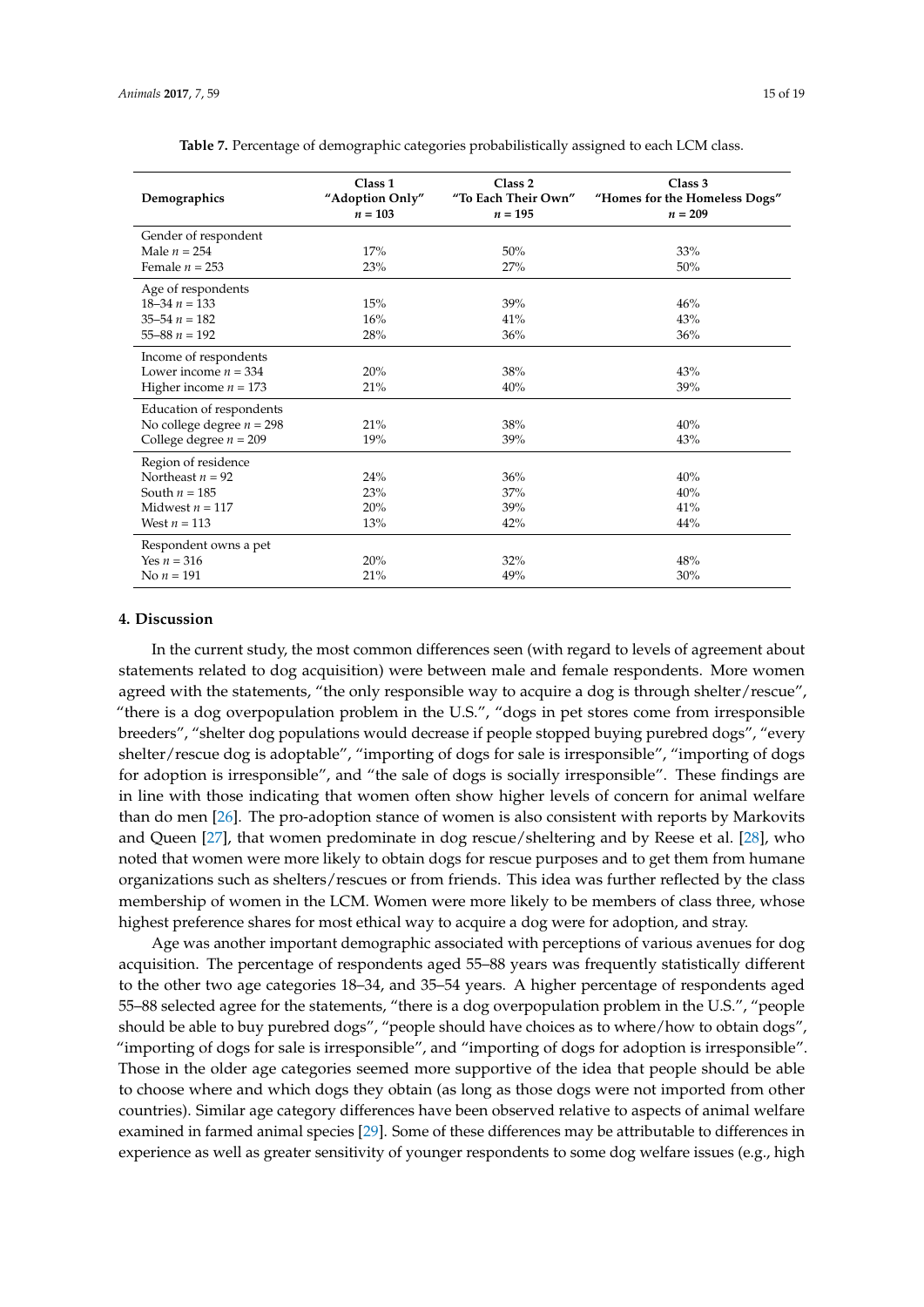dog euthanasia rates in the U.S. and high numbers of dogs in shelters). Past studies have documented higher concern for animal welfare in younger people [\[26,](#page-18-4)[30\]](#page-18-8).

A greater proportion of older respondents selected disagree in regards to the statement "dogs in pet stores come from irresponsible breeders". It is possible that at least some older respondents may have experienced sale of dogs in the local town pet stores as a familiar, normal practice and one that would not be permitted if breeders were irresponsible, than younger respondents. Similarly, the lowest percentage of respondents who agreed that people should be able to buy purebred dogs was in the age group 18–34 (42.3%). Higher concern for animal welfare has previously been reported in younger respondents [\[26,](#page-18-4)[30\]](#page-18-8). Perhaps older respondents in the current study were less attuned to (or aware of) debates about potential concerns associated with sourcing dog from pet stores. In contrast, it is possible that older respondents were more sensitive to issues pertaining to importation of animals in general, as this would help to explain our current findings relative to their perceptions of statements related to dog importation.

Few studies have been conducted that provide a basis for understanding the results regarding the income demographic analysis. However, findings by Reese et al. [\[28\]](#page-18-6), indicating that people with lower incomes (under \$20,000) were more likely than those in other income groups to obtain dogs from sources other than breeders (family members or other people), suggest that they may be more open to acquiring dogs that have been previously homed or that they have not specifically purchased. This is in agreement with the finding that a higher percentage of respondents with an income of \$76,000–\$100,000 disagreed with the statement that people should have choices when acquiring a dog. Additionally, lower income respondents were more likely to be member of the LCM class three, "Home for the homeless", which had higher preference shares for most ethical way to acquire a dog for adoption, and stray.

Education level also appeared to be a factor in source of acquisition and dog selection criteria. Respondents with college educations stated they were more likely to adopt from a shelter or rescue. Further, a higher percentage of those with at least a college degree selected important for the characteristics, "Experience/reputation of source" and "Source of the dog" when compared to the percentage of respondents with less than a college degree. This finding resembles that of Reese et al. [\[28\]](#page-18-6), who found that respondents with college degrees were more likely to adopt from a shelter or rescue, suggesting that supporting humane organizations may be important to this demographic.

Several differences were observed between respondents' views as a function of region of residence, some of which may be explained in part by cultural and/or social differences across regions. More respondents indicating their region of residence as the West disagreed that people should be able to buy purebred dogs, compared to those from the South and Midwest. The finding that a higher percentage of respondents from the South than the Midwest agreed that, "Shelter dog populations would decrease if people stopped buying purebred dogs" and, "The sale of dogs is socially irresponsible" may be a reflection of the higher level of commercial dog breeding (which supplies purebred dogs to pet stores and members of the public), that occurs in the Midwest than in other regions of the country [\[31\]](#page-18-9). Variation in regional companion animal and humane organization population dynamics [\[32\]](#page-18-10), may correspondingly influence residents' perspectives on issues such as pet overpopulation and ethical sourcing of dogs.

In regard to income, a greater percentage of respondents in the income category \$76,000–\$100,000 indicated breed as an important characteristic. Additionally, a lower percentage of respondents in the income category \$101,000 or higher selected cost as an important characteristic, and a higher percentage selected experience as an important characteristic when compared to the other income groups. It is plausible that those with higher incomes may have more options available to them for obtaining dogs, supported by the finding that cost was not indicated as an important characteristic, and therefore can prioritize selection of them based on their physical health, breed and previous experience with, or the reputation of an entity providing dogs. This suggestion is further supported by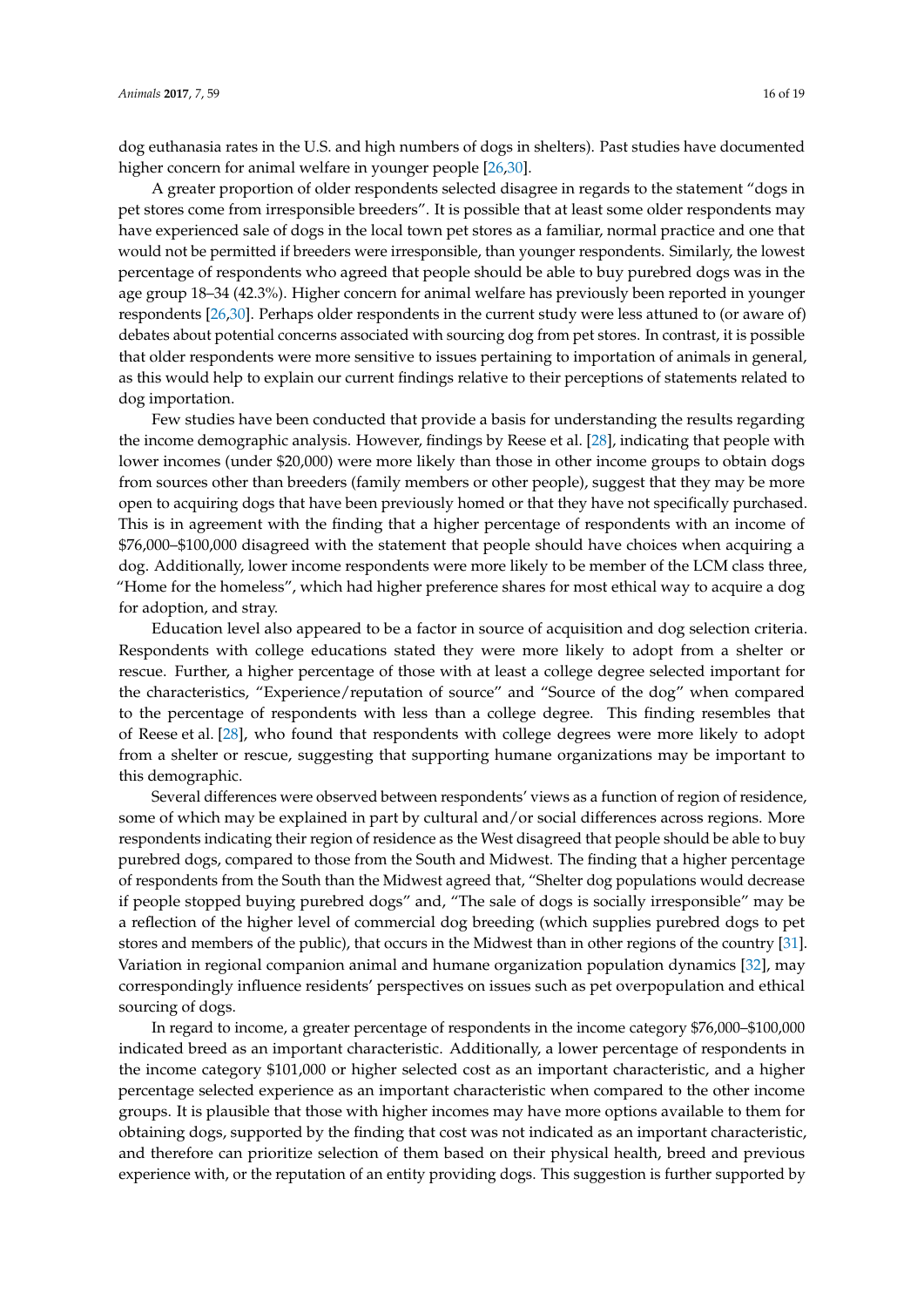the finding that a lower percentage of respondents in the income category \$0–\$25,000 selected physical health and experience as an important characteristic when compared to the other income categories. Additionally, previous studies found higher income groups were more likely to have obtained a dog from a breeder than those in lower income categories [\[28\]](#page-18-6). In contrast, those with lower incomes may be more sensitive to the expenses of dog ownership, and thus costs may be more influential in decisions about dog acquisition for these persons.

In regards to the preference shares for dog acquisition, among the most important findings is that overall, the largest preference share for dog acquisition was adoption. This suggests that there has been effective translation of publicly disseminated messages promoting adoption as the ethical path to dog acquisition (relative to purchasing of dogs or obtaining them in other ways). Many of these messages and communications represent adoption as a more responsible option than the purchasing of dogs from stores and breeders, while the latter are often portrayed as commodifying dogs [\[28](#page-18-6)[,33\]](#page-18-11).

The different subgroups of respondents may be reflective of people's perceptions of the ethics of dog acquisition. The first class, adoption only, may represent people who have strongly internalized messages pertaining to adoption or rescue of animals being the primary means of ethically acquiring a dog. It is plausible that respondents in this class are similar to those reported by Sinski [\[33\]](#page-18-11) whose rationales for adoption/rescue are informed by increased awareness of the current high euthanasia rates of animals. If so, messages pertaining to dog rescue as a means of promoting positive social change [\[33\]](#page-18-11) relative to animal welfare may be appealing to this group, whereas purchasing of dogs may not. Class three, whose preferences included dogs both from humane organizations and those that were found as strays, may have similar ethical rationales about dog acquisition to class one.

The second class, which had more evenly distributed preference shares for the different dog acquisition options may value consumer sovereignty or right to be able to make choices as described by Rippe [\[34\]](#page-18-12). Thus, while their highest preference shares were for purchasing dogs directly from breeders and receiving them as gifts, this group appeared not to have strong biases against obtaining dogs from many of the sources inquired about. Additionally, it is important to note that some pet stores have agreements with animal shelters and rescues to showcase and adopt out their animals. Respondents may be unsure if they are purchasing an animal bred for sale or adopting an animal in such situations. It is possible that these individuals have more, or different, experiences with obtaining dogs from varying sources, and therefore are not deterred by options that may be objectionable to members of the other subgroups.

## **5. Conclusions**

The findings of the current study affirm those of previous investigations reporting that factors such as appearance [\[4\]](#page-17-3), compatibility with owner lifestyles, previous experience, and cost, inform people's decisions about dog acquisition. The relative importance of each of these criteria varied depending on the demographics of the respondent, and as has been previously observed, women favored rescue/adoption more than men. Our results collectively indicate the growing appeal of adopting dogs from shelters and rescue organizations for many segments of respondents. Further exploration of the underlying values and beliefs of all of the sub-groups identified in this study is necessary. Additionally, further studies, targeting large samples of dog owners, may be able to make more direct connections between the stated preferences of individuals and their actual methods of acquiring dogs. Although these results only indicate respondents' stated preferences, not their actual actions, understanding respondent's self-reported views is an important first step to determining the basis for their views, and can indicate how they are communicating with others within their sphere of influence. Different segments of the companion animal industry and those with different dog interests may want to consider tailoring their education and/or marketing communications to these groups accordingly.

**Acknowledgments:** The funding for this research was obtained via a grant from the World Pet Association and the Pet Food Institute.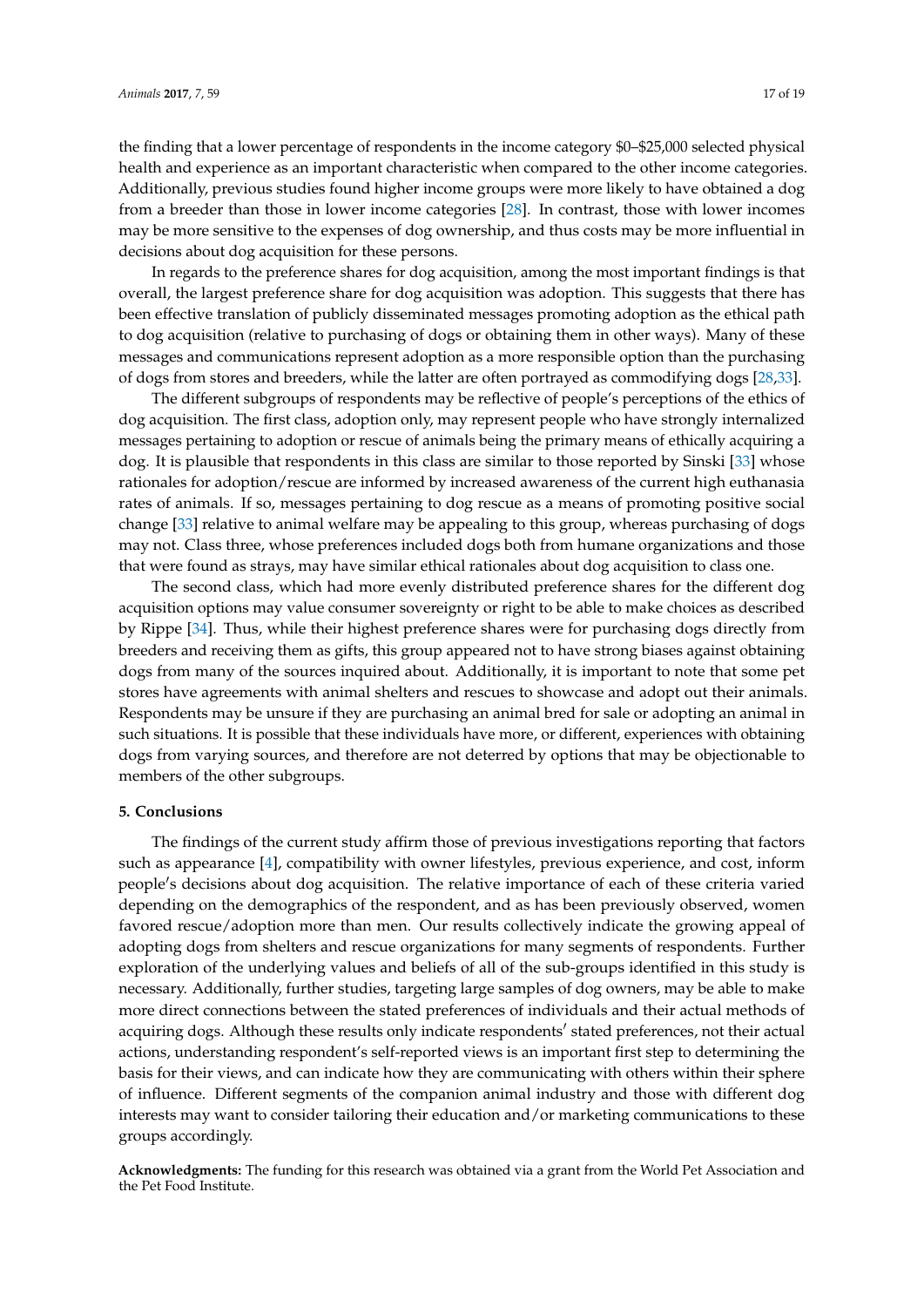**Author Contributions:** Courtney Bir, Nicole J. Olynk Widmar and Candace C. Croney designed the survey. Courtney Bir analyzed the data. Courtney Bir, Nicole J. Olynk Widmar and Candace C. Croney wrote the paper.

**Conflicts of Interest:** No potential conflict of interest is reported by the authors.

## **References**

- <span id="page-17-0"></span>1. American Pet Products Association. 2015–2016 National Pet Owners Survey. Available online: [http:](http://www.americanpetproducts.org/press_industrytrends.asp) [//www.americanpetproducts.org/press\\_industrytrends.asp](http://www.americanpetproducts.org/press_industrytrends.asp) (accessed on 3 October 2016).
- <span id="page-17-1"></span>2. Weiss, E.; Miller, K.; Mohan-Gibbons, H.; Vela, C. Why did you choose this pet? Adopters and pet selection preferences in five animal shelters in the United States. *Animals* **2012**, *2*, 144–159. [\[CrossRef\]](http://dx.doi.org/10.3390/ani2020144) [\[PubMed\]](http://www.ncbi.nlm.nih.gov/pubmed/26486914)
- <span id="page-17-2"></span>3. Knight, S.; Edwards, V. In the company of wolves the physical, social, and psychological benefits of Dog ownership. *J. Aging Health* **2008**, *20*, 437–455. [\[CrossRef\]](http://dx.doi.org/10.1177/0898264308315875) [\[PubMed\]](http://www.ncbi.nlm.nih.gov/pubmed/18448686)
- <span id="page-17-3"></span>4. Garrison, L.; Weiss, E. What Do People Want? Factors People Consider When Acquiring Dogs, the Complexity of the Choices They Make, and Implications for Nonhuman Animal Relocation Programs. *J. Appl. Anim. Welf. Sci.* **2015**, *18*, 57–73. [\[CrossRef\]](http://dx.doi.org/10.1080/10888705.2014.943836) [\[PubMed\]](http://www.ncbi.nlm.nih.gov/pubmed/25117185)
- <span id="page-17-4"></span>5. Brown, W.P.; Davidson, J.P.; Zuefle, M.E. Effects of phenotypic characteristics on the length of stay of dogs at two no kill animal shelters. *J. Appl. Anim. Welf. Sci.* **2013**, *16*, 2–18. [\[CrossRef\]](http://dx.doi.org/10.1080/10888705.2013.740967) [\[PubMed\]](http://www.ncbi.nlm.nih.gov/pubmed/23282290)
- <span id="page-17-5"></span>6. Posage, J.M.; Bartlett, P.C.; Thomas, D.K. Determining factors for successful adoption of dogs from an animal shelter. *J. Am. Vet. Med. Assoc.* **1998**, *213*, 478–482. [\[PubMed\]](http://www.ncbi.nlm.nih.gov/pubmed/9713528)
- <span id="page-17-6"></span>7. Protopopova, A.; Wynne, C.D.L. Adopter-dog interactions at the shelter: Behavioral and contextual predictors of adoption. *Appl. Anim. Behav. Sci.* **2014**, *157*, 109–116. [\[CrossRef\]](http://dx.doi.org/10.1016/j.applanim.2014.04.007)
- <span id="page-17-7"></span>8. Lepper, M.; Kass, P.H.; Hart, L.A. Prediction of adoption versus euthanasia among dogs and cats in a California animal shelter. *J. Appl. Anim. Welf. Sci.* **2002**, *5*, 29–42. [\[CrossRef\]](http://dx.doi.org/10.1207/S15327604JAWS0501_3) [\[PubMed\]](http://www.ncbi.nlm.nih.gov/pubmed/12738587)
- 9. Diesel, G.; Pfeiffer, D.U.; Brodbelt, D. Factors affecting the success of rehoming dogs in the UK during 2005. *Prev. Vet. Med.* **2008**, *84*, 228–241. [\[CrossRef\]](http://dx.doi.org/10.1016/j.prevetmed.2007.12.004) [\[PubMed\]](http://www.ncbi.nlm.nih.gov/pubmed/18243374)
- <span id="page-17-8"></span>10. Svoboda, H.J.; Hoffman, C.L. Investigating the role of coat colour, age, sex, and breed on outcomes for dogs at two animal shelters in the United States. *Anim. Welf.* **2015**, *24*, 497–506. [\[CrossRef\]](http://dx.doi.org/10.7120/09627286.24.4.497)
- <span id="page-17-9"></span>11. Maddalena, S.D.; Zeidman, S.; Campbell, K. An empirical look at public perceptions and attitudes about pet adoption and spay/neuter. In Proceedings of the Society of Animal Welfare, Petersburg, FL, USA, 12–14 November 2012.
- <span id="page-17-10"></span>12. Dube, R. No pups for sale? Cities ban pet shops. Available online: [http://www.nbcnews.com/id/37359894/](http://www.nbcnews.com/id/37359894/ns/health-pet_health/t/no-pups-sale-cities-ban-pet-shops/#.V_rwtPArLb0) [ns/health-pet\\_health/t/no-pups-sale-cities-ban-pet-shops/#.V\\_rwtPArLb0](http://www.nbcnews.com/id/37359894/ns/health-pet_health/t/no-pups-sale-cities-ban-pet-shops/#.V_rwtPArLb0) (accessed on 7 May 2010).
- <span id="page-17-11"></span>13. Kenny, K. Local Approach to a National Problem: Local Ordinances as a Means of Curbing Puppy Mill Production and Pet Overpopulation. *A. Alb. L. Rev.* **2011**, *75*, 379.
- <span id="page-17-12"></span>14. U.S. Census Bureau. Statistical abstract of the United States. Available online: [http://www.census.gov/](http://www.census.gov/compendia/statab/2012/tables/12s0229.pdf) [compendia/statab/2012/tables/12s0229.pdf](http://www.census.gov/compendia/statab/2012/tables/12s0229.pdf) (accessed on 31 December 2015).
- 15. U.S. Census Bureau. 2013 Population Estimates. Available online: [http://factfinder.census.gov/faces/](http://factfinder.census.gov/faces/tableservices/jsf/pages/productview.xhtml?pid=PEP_2013_PEPANNHU&prodType=table) [tableservices/jsf/pages/productview.xhtml?pid=PEP\\_2013\\_PEPANNHU&prodType=table](http://factfinder.census.gov/faces/tableservices/jsf/pages/productview.xhtml?pid=PEP_2013_PEPANNHU&prodType=table) (accessed on 31 December 2015).
- 16. U.S. Census Bureau. 2010 Demographic Profile Data. Available online: [http://factfinder.census.gov/](http://factfinder.census.gov/faces/tableservices/jsf/pages/productview.xhtml?pid=DEC_10_DP_DPDP1&prodType=table) [faces/tableservices/jsf/pages/productview.xhtml?pid=DEC\\_10\\_DP\\_DPDP1&prodType=table](http://factfinder.census.gov/faces/tableservices/jsf/pages/productview.xhtml?pid=DEC_10_DP_DPDP1&prodType=table) (accessed on 31 December 2015).
- 17. U.S. Census Bureau. DP01: Selected Economics: 2008–2012 American Community Survey 5-Year Estimates. Available online: [http://factfinder.census.gov/faces/tableservices/jsf/pages/productview.xhtml?pid=](http://factfinder.census.gov/faces/tableservices/jsf/pages/productview.xhtml?pid=ACS_12_5YR_DP03&prodType=table) [ACS\\_12\\_5YR\\_DP03&prodType=table](http://factfinder.census.gov/faces/tableservices/jsf/pages/productview.xhtml?pid=ACS_12_5YR_DP03&prodType=table) (accessed 31 December 2015).
- <span id="page-17-13"></span>18. U.S. Census Bureau. DP01: Selected Economics: 2008–2012 American Community Survey 5 Year Estimates. Available online: [http://factfinder.census.gov/faces/tableservices/jsf/pages/productview.xhtml?pid=](http://factfinder.census.gov/faces/tableservices/jsf/pages/productview.xhtml?pid=ACS_14_1YR _S1501&prodType=table) [ACS\\_14\\_1YR\\_S1501&prodType=table](http://factfinder.census.gov/faces/tableservices/jsf/pages/productview.xhtml?pid=ACS_14_1YR _S1501&prodType=table) (accessed on 31 December 2015).
- <span id="page-17-14"></span>19. Lusk, J.L.; Briggeman, B.C. Food values. *Am. J. Agric. Econ.* **2009**, *91*, 184–196. [\[CrossRef\]](http://dx.doi.org/10.1111/j.1467-8276.2008.01175.x)
- <span id="page-17-15"></span>20. Flynn, T.N.; Louviere, J.J.; Peters, T.J.; Coast, J. Best-worst scaling: what it can do for health care research and how to do it. *J. Health Econ.* **2007**, *26*, 171–189. [\[CrossRef\]](http://dx.doi.org/10.1016/j.jhealeco.2006.04.002) [\[PubMed\]](http://www.ncbi.nlm.nih.gov/pubmed/16707175)
- <span id="page-17-16"></span>21. Weiss, E.; Gramann, S.; Spain, C.V.; Slater, M. Goodbye to a Good Friend: An Exploration of the Re-Homing of Cats and Dogs in the US. *Open J. Anim. Sci.* **2015**, *5*, 435–456. [\[CrossRef\]](http://dx.doi.org/10.4236/ojas.2015.54046)